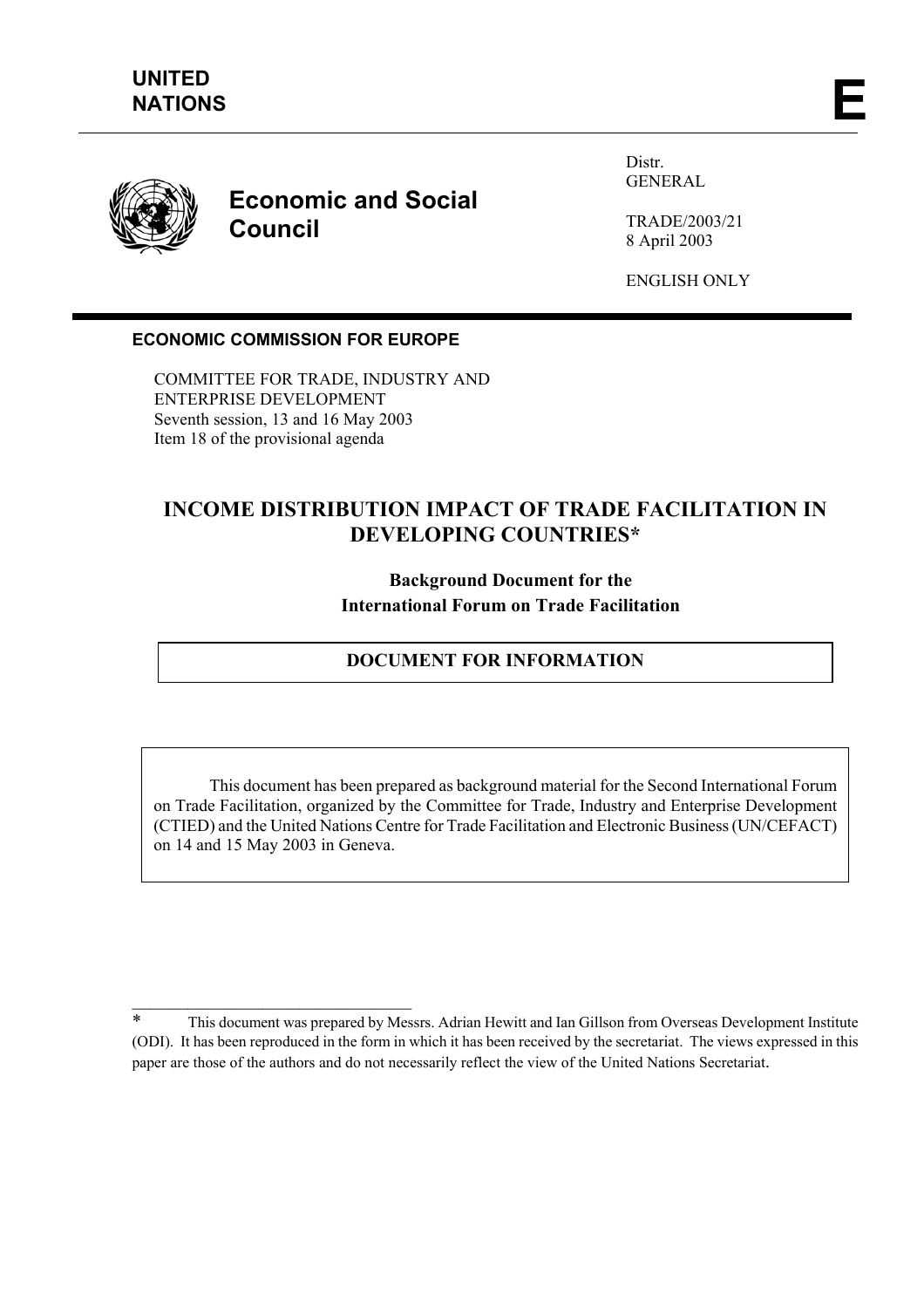#### **Contents**

| 2. TRADE TRANSACTION COSTS IN DEVELOPING COUNTRIES 4                             |  |
|----------------------------------------------------------------------------------|--|
|                                                                                  |  |
|                                                                                  |  |
|                                                                                  |  |
|                                                                                  |  |
|                                                                                  |  |
|                                                                                  |  |
|                                                                                  |  |
|                                                                                  |  |
|                                                                                  |  |
|                                                                                  |  |
|                                                                                  |  |
| 4.2.3 Consumption Effects of Trade Facilitation: Price Transmission 15           |  |
|                                                                                  |  |
|                                                                                  |  |
|                                                                                  |  |
|                                                                                  |  |
|                                                                                  |  |
| Figure 1: Schematic Representation of Trade Facilitation and Poverty Linkages 10 |  |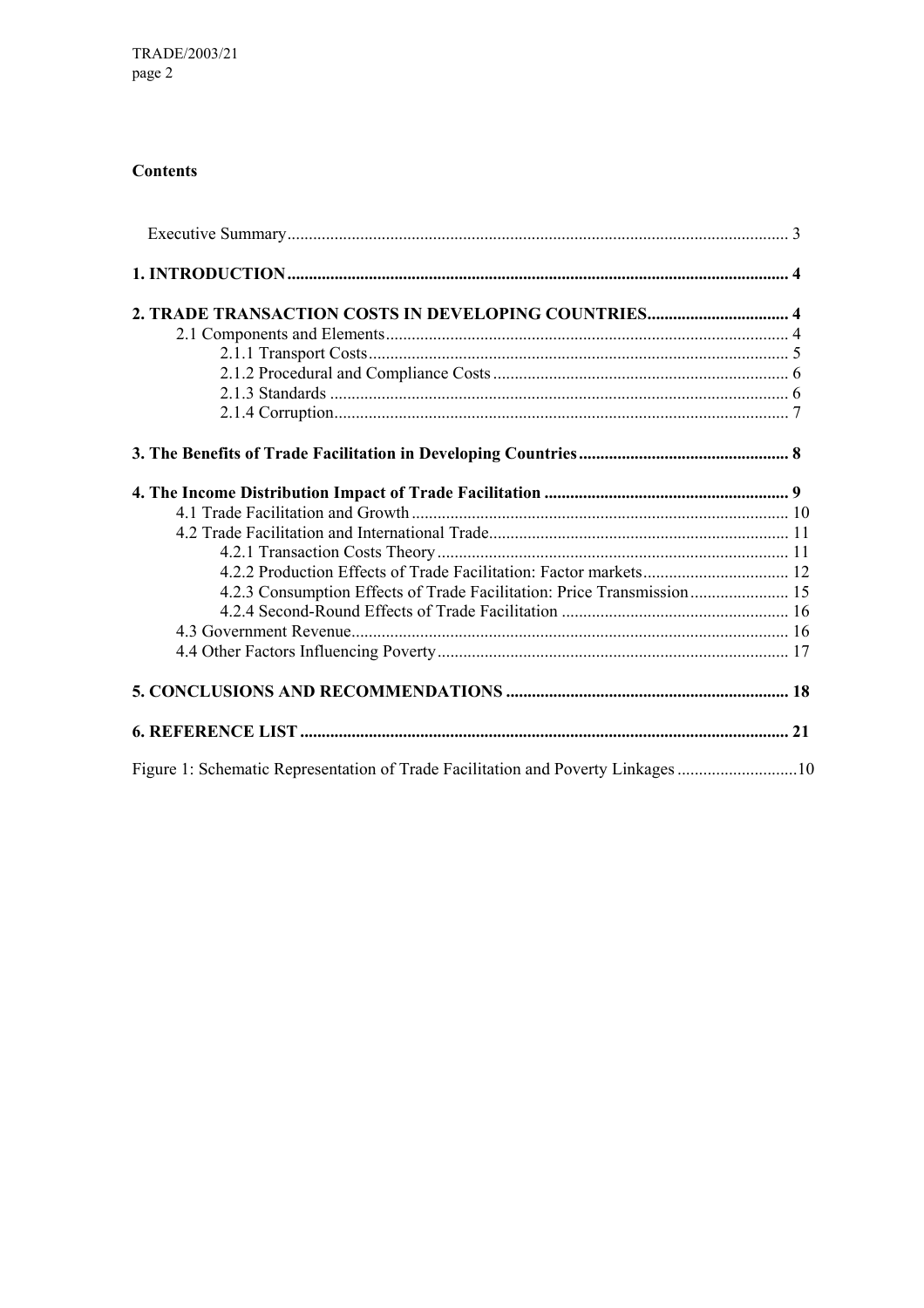## <span id="page-2-0"></span>**Executive Summary**

1. Openness to trade has long been seen as an important element of sound economic policy and trade facilitation is a necessary step for achieving it. Trading more efficiently tends to increase average incomes, providing more resources with which to tackle poverty. And while it may affect income distribution, it may not do so in a systematically adverse way.

2. This paper investigates the income distribution impact of trade facilitation in developing countries and makes a number of findings. Among them:

- Trade facilitation has an impact on income distribution and poverty in developing countries through its effects on international trade, economic growth and government revenue.
- Small and medium sized enterprises (SMEs), the dominant actors in developing countries, are the main beneficiaries of trade facilitation, since trade transactions costs fall disproportionately on small firms.
- While trade facilitation may or may not reduce income inequalities within developing countries, trade facilitation can enhance trade-induced growth, which increases average incomes providing more resources with which to tackle poverty. Trade facilitation measures applied within a closed (or at least less liberal) trade environment can still have a positive impact on exports and foreign investment.
- Trade facilitation may increase employment which may help some move out of poverty.
- Improvements in infrastructure allow the poor to trade more easily and profitably in domestic as well as in international markets.
- Trade facilitation can increase government revenue which can benefit the poor if used to finance social expenditures

3. A number of policy recommendations can be made if trade facilitation measures are to benefit the poor. In particular:

- To reduce income inequalities in developing countries trade facilitation measures should be targeted at lowering trade transactions costs in those sectors where employment of the poor is concentrated.
- The provision of effective safety-nets may be necessary if alternative forms of employment are not rapidly available for any displaced workers.
- Increases in government resources brought about by trade facilitation should be used to support pro-poor or social expenditures.
- SMEs need access to capital, trade information systems and capacity-building to comply with international standards under trade facilitation programmes if they are to trade efficiently.
- Infrastructure can be particularly beneficial for the poor if they are actively employed in its development.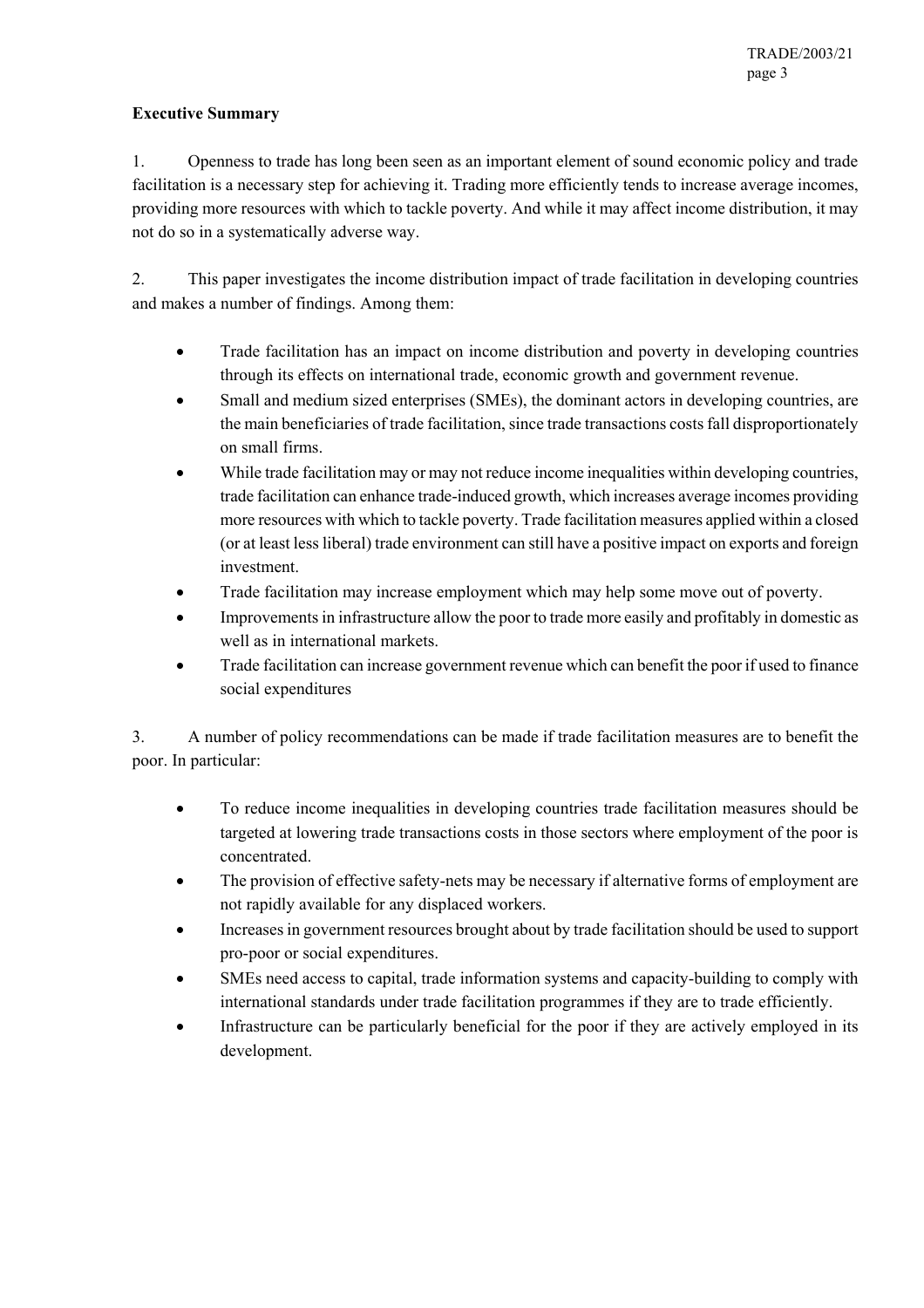## <span id="page-3-0"></span>**1. INTRODUCTION**

4. Recently, increasing emphasis has been placed on the importance of non-tariff barriers to export expansion in developing countries. One of such constraint that is gaining in prominence is the role of trade transactions costs or the issue of trade facilitation. Trade facilitation encompasses " a wide range of areas such as government regulations and controls, business efficiency, transportation, information and communication technologies and the financial sector" (UNECE (2002a), p.3). This paper aims to address the income distribution impact of trade facilitation in developing countries. We consider the matter from a general perspective, drawing on economic analysis and practical experience to construct a broad framework to explain the links between trade facilitation, income distribution and poverty.

5. The report outlines a number of ways through which trade facilitation can have a direct effect on income distribution and poverty in developing countries. Among them are:

- 1) International trade: Trade facilitation changes the prices of traded goods. This paper looks at how these changes are translated into prices faced by different sectors and how they affect the poor.
- 2) Economic growth: The weight of evidence is that increased openness to trade is good for growth and that growth increases the incomes of the poor. For its full benefits to be realised, tariff liberalisation needs to be accompanied by trade facilitation measures in areas such as procedures, and transport and communications infrastructure otherwise it will fail to generate the investment and productivity improvements needed for economic development.
- 3) Government revenue and spending: Trade facilitation measures such as customs reform may also affect income distribution and poverty through changes in the government's fiscal position, particularly if trade taxation is an important source of revenue. Trade facilitation can increase revenue, boosting social and anti-poverty programme expenditures.

## **2. TRADE TRANSACTION COSTS IN DEVELOPING COUNTRIES**

#### **2.1 Components and Elements**

 $\overline{a}$ 

6. Transaction costs associated with international trade in goods are numerous. OECD (2001) classifies these costs into two forms: direct costs (costs of compliance associated with the collection and processing of information<sup>[1](#page-3-1)</sup> and charges for trade-related services e.g. for freight, insurance, and handling) and indirect costs

<span id="page-3-1"></span><sup>1</sup> There are in an average trade transaction between 27 and 30 different parties involved, handling approximately 40 documents, not only for government authorities but also for related businesses. 200 data elements are required, 30 of which are repeated at least 30 times (APEC (1996)), of which 60-70% are re-entered at least once (ETPAD (1998)). In addition these costs may be multiplied by data-entry errors incurred during the process (SITPRO (1991)). Similarly, Messerlin and Zarrouk (1999) p. 12 find that the average customs clearance transaction in the Middle East and North Africa takes between 25 and 30 stages to complete and takes between 1 day to several weeks, with border corruption being evident in the process too.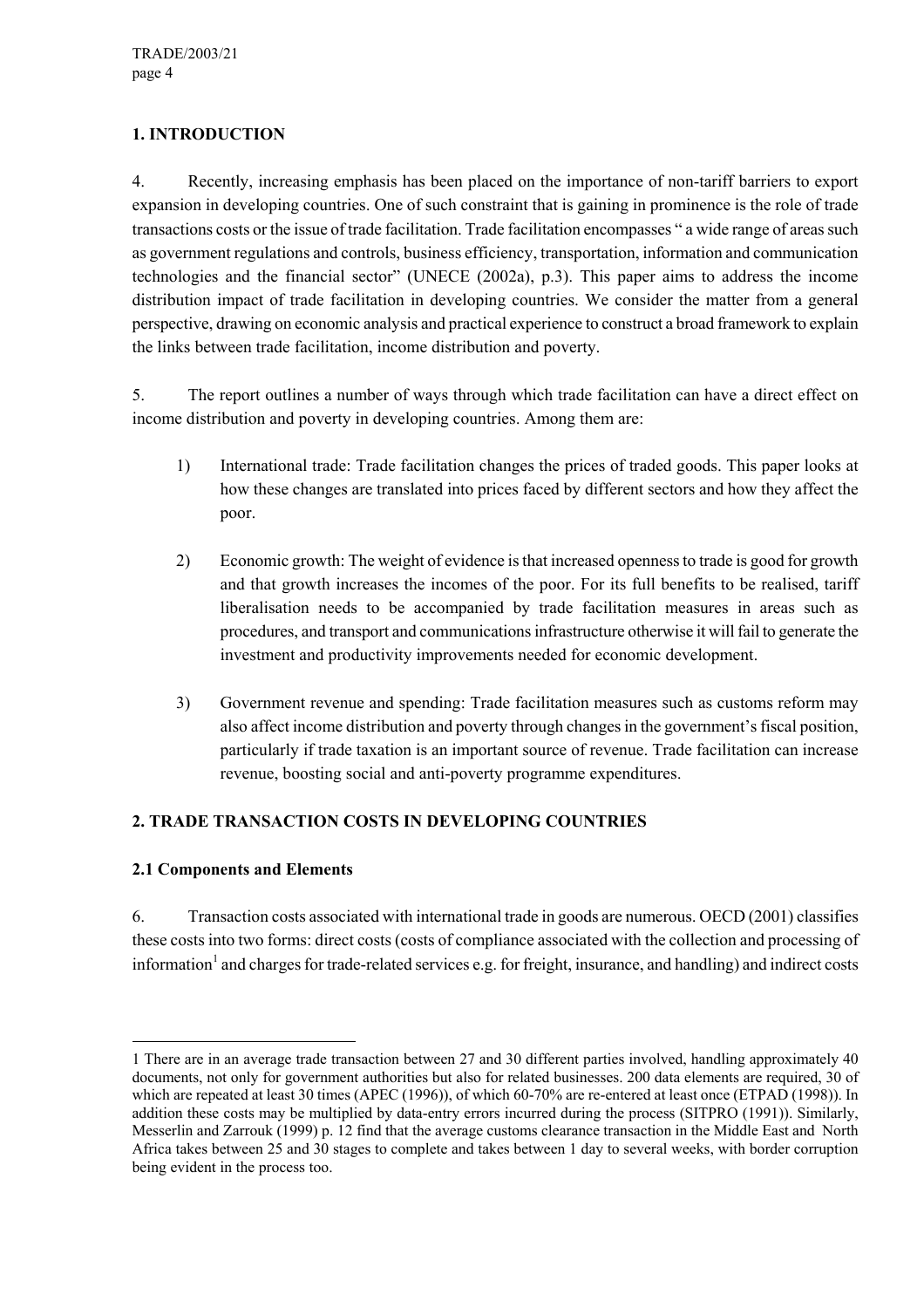<span id="page-4-0"></span>(time-sensitive costs brought about by administrative processes and customs procedures<sup>[2](#page-4-1)</sup> which delay goods in the warehouse leading to an increase in transportation fees and inventory charges). Other direct and indirect costs can be brought about by a lack of transparency or of uniformity in the interpretation of regulations and contracts which increase the effective cost of producing the necessary trade and procedural information.

#### 2.1.1 Transport Costs

 $\overline{a}$ 

7. Transport and logistics are one of the more critical trade facilitation problems facing developing countries (see appendix 1 for a summary of studies in this area). A large part of the disadvantage in trade faced by Southern Africa, in particular, has to do with the transport sector, which is a critical variable in determining competitiveness. To remain competitive, exporting firms that face higher shipping costs must pay lower wages to workers, accept lower returns on capital, or be more productive. An example of this in the case of developing countries are the labour-intensive manufacturing industries such as textiles, where high transport costs are likely to translate into lower wages for workers, directly affecting the standard of living of workers and their dependents.

8. Amjadi and Yeats (1995) find that freight rates for Sub-Saharan African countries are often considerably higher than on similar goods originating from other countries and thus have contributed to the region's poor trade performance over the last decade. This problem is particularly acute for those African countries which are landlocked. Limao and Venables (2000) find that being landlocked raisestransport costs by more than 50%, but that this extra cost is not fully explained by the extra overland distance that must be overcome to reach the final destination. They put forward several possible reasons for this, including: border delays, transport coordination problems, uncertainty, higher insurance costs and direct charges that may be incurred (e.g. Kenya charges a road transit goods licence of \$200). The rise in cost is due to the fact that almost all consignments from landlocked countries need to transit across neighbouring countries, thus multiplying transportation costs. For Latin America, Guasch and Spiller (1999) report on inter-country differences in inventory levels. They report the very large disadvantage of Latin American economies vis-àvis the US with respect to inventories: on average these countries hold twice as much raw material and finished products as the US. According to the authors, higher transaction costs explain a relevant part of these inventories discrepancies: Latin American countries faced with uncertain demand, longer delays, and larger costs for small frequent shipments, choose to maintain larger reserves. Considering the cost of capital is normally higher in Latin America than in the US, the authors point out that these high inventory levels translate into considerable costs and ultimately in lower competitiveness and diminished growth.

9. High transportation costs are also due to anti-competitive policies, such as cargo reservation schemes maintained by a large number of African countries and international shipping cartels and legislated monopoly providers in both industrialised and developing countries (Francois and Wooton (2001); Fink *et al.* (2002)). Fidler (2001) finds that shipping costs and port restrictions of US shipping cartels hinder Latin American and African exports to the US more than tariffs do.

<span id="page-4-1"></span><sup>2</sup> Customs procedures are only one aspect of improving the overall efficiency of the cargo clearance process. APEC (2000) cites a WCO study of clearance times at Indonesian ports which found that the customs clearance process for certain shipments took an average of 6.4 minutes, compared to 159 hours and 23 minutes for other activities involved in cargo clearance, including problems with incomplete documents, red tape involved in releasing goods from warehouses, and payment hold-ups even after the release of goods by customs officials. Mikuriya (2001) shows that the biggest delay from cargo arrival to release is in the plane-to-warehouse and time-in-warehouse stages of the process.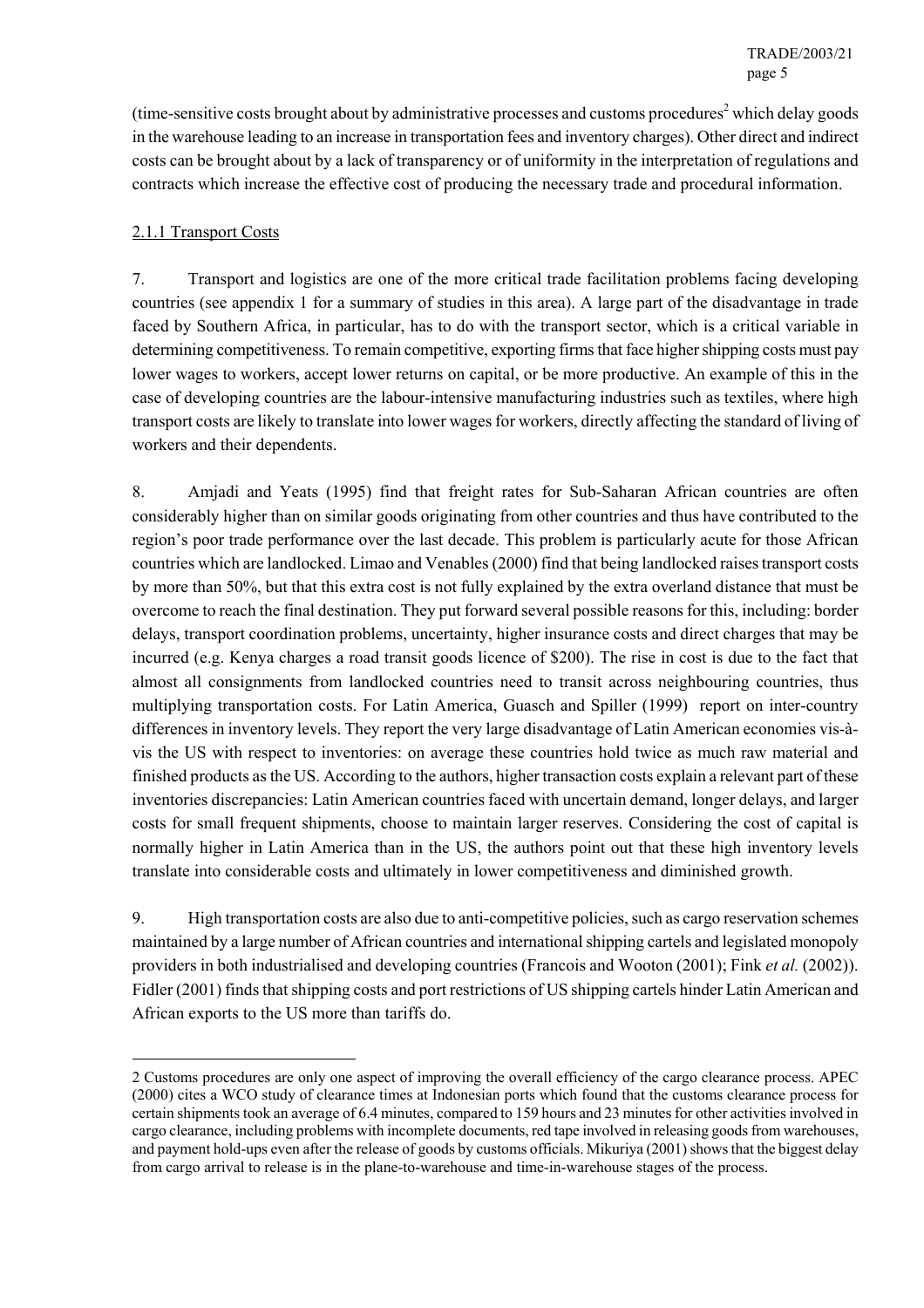<span id="page-5-0"></span>10. Although being landlocked is a challenge, problems can be overcome. UNECE (2002b) suggests a number of practical solutions – transit corridors, regional integration efforts, legal and regulatory reforms, and institutional / administrative overhauls.

# 2.1.2 Procedural and Compliance Costs

11. Having discussed the types of trade transactions costs faced by developing countries we now turn to discuss the effects of these costs on firms. In developing countries SMEs are the dominant actors. With respect to trade transactions costs related to compliance, there may be asymmetric effects on SMEs and, therefore, on enterprises in developing countries.

12. A number of factors deter firms in developing countries from seeking to expand in international markets. First, Ernst and Whinney (1987) for the EU suggest that compliance costs have very little relationship with the value of goods traded. They find that compliance costs per consignment are 3% - 45% higher for firms with fewer than 250 employees. By extension to developing countries, this leads to the conclusion that the export of small value consignments, and by small firms, bears disproportionately high cost burdens.

13. Second, when trade procedures are complicated, demand for labour to complete these activities is high. Two types of trade operators might be particularly adversely affected by such a requirement: small firms who lack human resources, and firms whose productivity in carrying out trade procedures is lower than other competitors. For these two types of firms, trade formalities might require spending significant resources on internal transactions. This could result in disproportionately high compliance costs.

14. Third, lengthy processing time also affects the capital standing of firms, since capital delayed at the border bears interest. For those operators whose capital reserves are thin, such as SMEs and enterprises in developing countries, lengthy processing might constitute a prohibitive trade barrier.

15. Finally, lack of predictability also entails significant disadvantages for enterprises in developing countries (IECC (1996)). When the necessary information on applicable regulations is not readily available, trade operators have to spend additional resources in order to obtain information. Enterprises operating in an untransparent environment, as is often the case in developing countries, need to spend more resources to obtain regulatory information. Furthermore they will frequently have to add expenses for bribes, penalties and administrative or judicial appeals. As these additional expenses do not usually vary according to the value of the goods or the volume of the sales, they serve to increase the operational costs per unit and put firms in developing countries in a weaker position than larger enterprises.

# 2.1.3 Standards

16. A third category of transaction costs includes those related to standards. As technological advances help developed countries improve their inspection capacities developing countries are beginning to face more stringent standards requirements in industrialised markets. Developing countries have fewer resources to advance as quickly, and the costs for compliance seem to be increasing. Known and agreed standards benefit international trade through ensuring predictability, but overly-restrictive standards can function as technical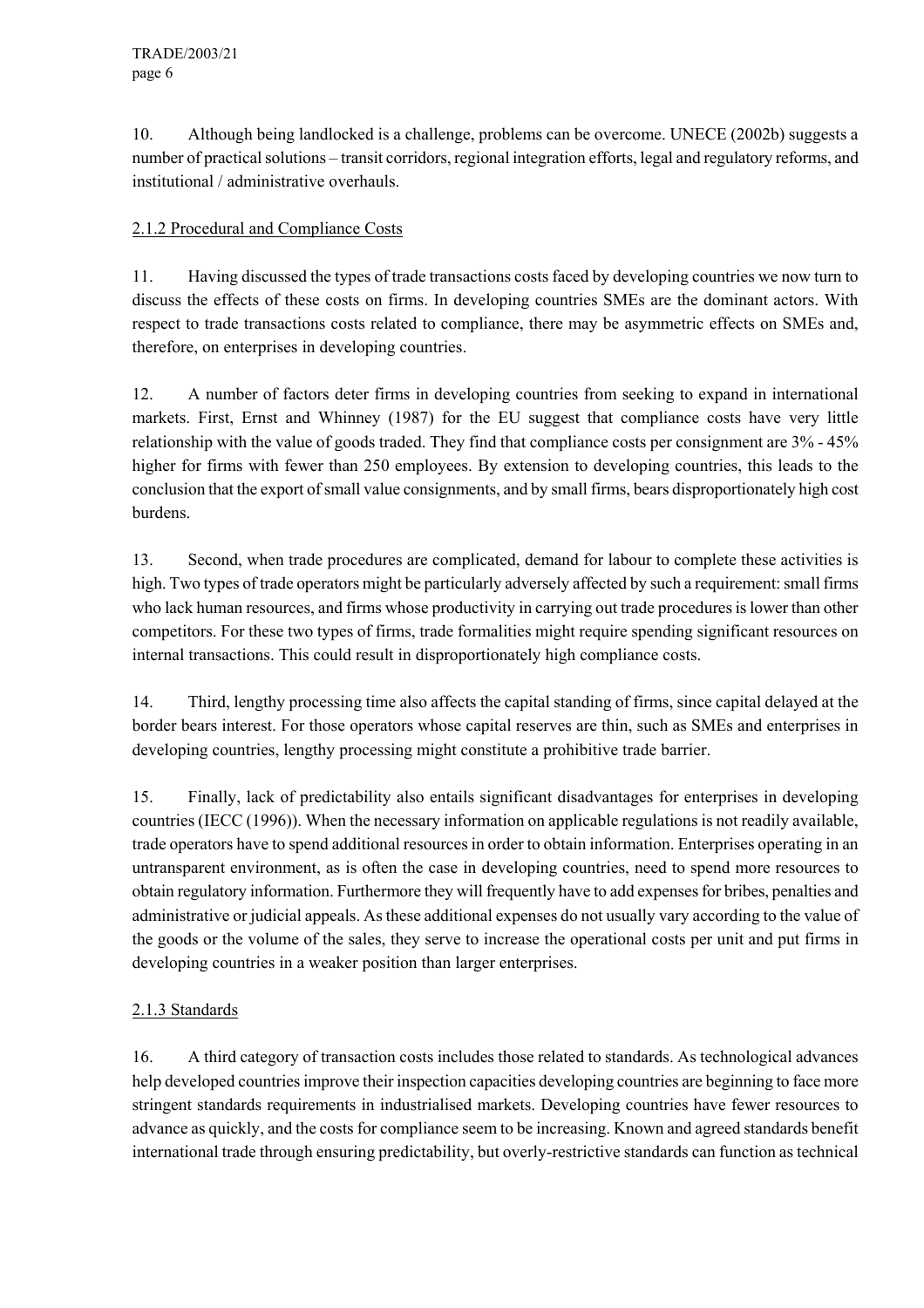<span id="page-6-0"></span>barriers to trade (either by protectionist design or as an unintended consequence). A difference exists between countries that see standards as an opportunity to gain 'market edge' (through meeting the requirements) and others that perceive them as deliberate protectionist measures designed to restrict their exports. The former group is highly represented in Asia and expend resources in upgrading certification bodies and technical training whilst some Sub-Saharan African countries lobby for derogations or special treatment for their exports (Cerrex (2002)). The costs of technical standards and regulations requirements have been estimated in the EU as being equivalent to a tax of 2% of the value of the goods traded. The high dependency of African exports on European markets makes them even more susceptible to European regulatory reforms (Otsuki *et al.* (2001)).

## 2.1.4 Corruption

17. In a number of developing countries it is common for there to be significant delays at the border when trying to achieve customs clearance. In addition to complex customs formalities and capacity constraints given limited facilities this can also be due to corruption at the border. Hare (2001) in a recent piece states "it is often asserted that inadequate physical infrastructure…inhibits trade. More often, the real barrier to trade is again institutional, taking the form of unreasonable customs delays at many borders…accompanied by widespread demands for bribes to expedite the movement of goods". In a Mozambican survey of traders Biggs *et al.* (1999) find that 45% of those surveyed had been solicited to pay or had paid a fee not otherwise required by law or regulation. Most paid between \$4 and \$40, but 9% paid between \$40 and \$400. For Thailand, according to results of a survey on 1024 individuals, 74.4% of respondents answered that they had paid bribes in order to facilitate customs clearance (Thai media (2001)). There are, therefore, potential links between corruption and trade facilitation. If developing country producers, domestic or foreign owned, pay costs associated with corrupt practices their competitive position in both domestic and foreign markets is reduced. If they do not pay, the consequent delays or inherent uncertainties also harm their competitiveness (Cudmore and Whalley (2002)).

18. Some trade facilitation measures are designed to increase transparency and those measures, in particular risk assessment screening and post-clearance audit, have deterent effects on duty evasion and corruption in customs. For example, in 1996 the strengthening of customs procedures and the implementation of trade facilitation measures by the Mozambique Government selected Crown Agents to manage customs operations, to train customs staff, and to provide other support as needed. One of Crown Agent's tasks had been to reduce corruption and related problems affecting revenue collection and national reputation which has had a continuing effect for example in the first half of 2000, 130 staff members were charged with serious offences (USAID (2002)).

19. A number of other measures have been taken by countries in an attempt to curb corruption at the border. First, pre-shipment inspection (PSI) refers to the verification of unit prices and to the examination and reporting of the quantity and quality of exports before they are shipped to the importing country. PSI can help to control over- or underinvoicing of imports, misclassification of imports and undercollection of taxes on imports and can assist with monitoring of origin, compliance with national regulations and tariff exemption schemes and consumer protection. The most common reason that governments use PSI is to deal with inefficient or corrupt customs administrations. The effectiveness of PSI in this regard depends on how well it is implemented. Although reported revenue savings generally exceed PSI fees, case studies suggest that the information provided by PSI companies has often been disregarded and customs administrations often do not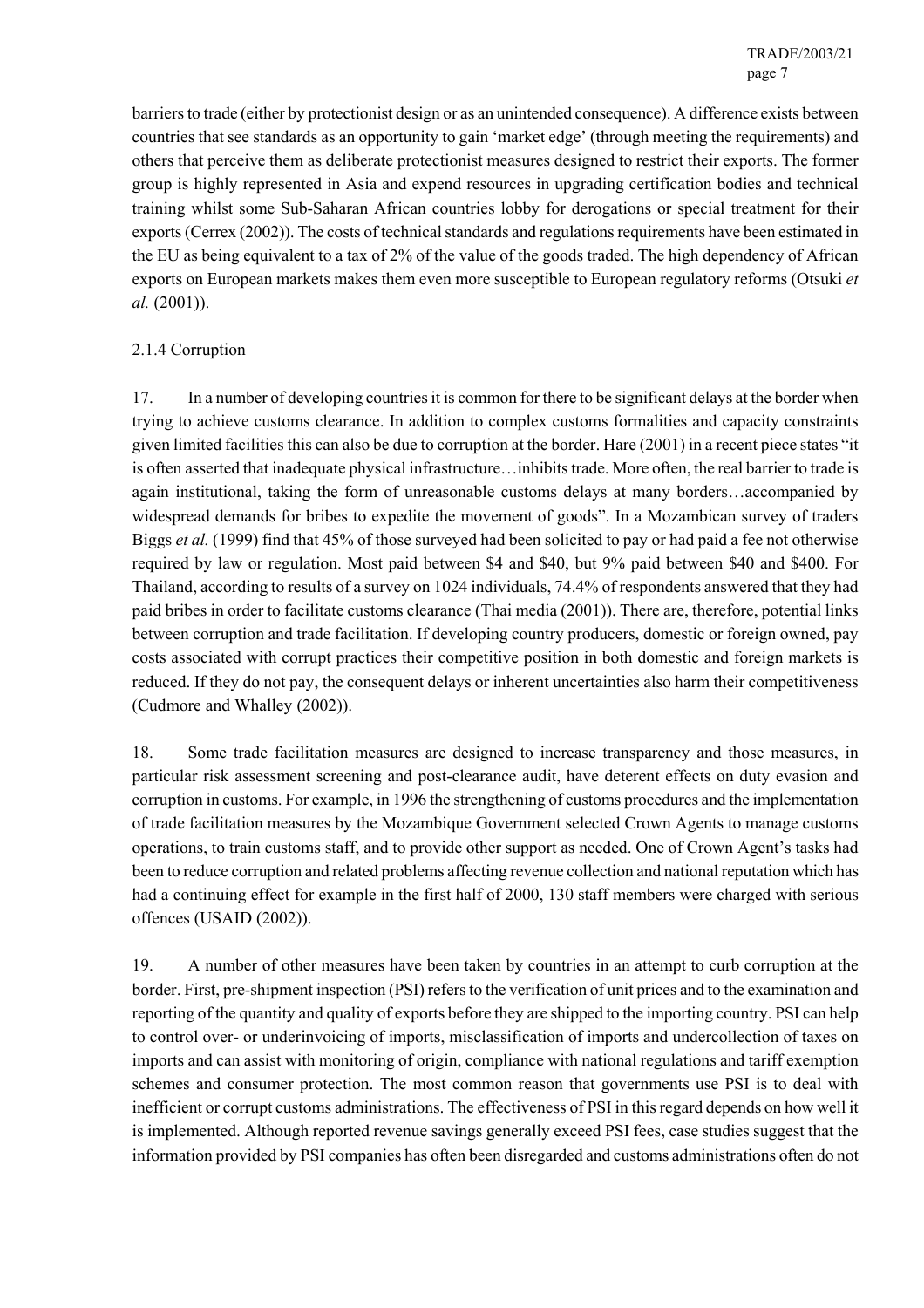<span id="page-7-0"></span>want the services because they reduce available rents. Furthermore, importers claim that PSI fees are costly to businesses and that the PSI process is time-consuming in the country of origin (Staples (2002)). For example, at the WTO Trade Facilitation Symposium, the Director of the Chilean Customs revealed that the costs of preshipment inspection to external trade was equivalent to raising average tariffs by one percentage point (WTO (1998)). In its most recent Recommendation on Pre-shipment Inspection, UNECE (1999) discourages the use of PSI and proposes that it should not be made a regulatory requirement. Where in certain circumstances there is interim recourse to PSI measures it is recommended that these are maintained for less than five years and that procedures should be kept under review (every 12-18 months) to ensure fulfilment of their objectives. In addition, where PSI is being used to carry out customs-related activities, UNECE (1999) recommends that this be combined with a comprehensive programme of customs reform and modernisation.

20. Anti-bribery rules in industrialised countries are also another means to combat corruption in developing countries. The Anti-Bribery Convention (signed in 1998) has resulted in a tightening of rules across the developed world, outlawing widely condemned practices such as allowing companies to count bribes to overseas officials as tax-deductible expenses. However, international inconsistencies in the application of anti-bribery rules could put countries at a competitive disadvantage to those who fail to adopt them. The OECD has recently encouraged its members to comply with their obligations under the Anti-Bribery Convention; pressure that must be maintained if consistency in application of the rules is to be achieved.

## **3. The Benefits of Trade Facilitation in Developing Countries**

21. Since firms in developing countries suffer the heaviest burdens of trade transaction costs the benefits from the removal of these costs are high. A number of studies have suggested that the potential gains from investment in trade facilitation measures are substantial for developing countries. A recent assessment on the impact of trade facilitation, undertaken for the case of APEC, is Wilson *et al.* (2002). Seven indicators of trade facilitation are generated to measure the efficiency of port logistics, customs procedures, regulatory environments, standards harmonisation, business mobility, e-business use and administrative professionalism and transparency in each APEC economy. The analysis considers how much trade in the APEC region might increase under various scenarios of 'improved' trade facilitation. A practical scenario calculates the increase in trade that would be associated with bringing those APEC members that have trade facilitation measures below the APEC average halfway up to the APEC average. The results show that for APEC as a whole there would be an increase in intra-APEC trade by about \$280 billion. Among the study's findings, exports would rise in Indonesia by \$2.9 billion (5%), Thailand by \$3.9 billion (5%), Malaysia by \$6.3 billion (6%), Mexico by \$1.9 billion (1%) and China by \$32 billion (11%) with investment on trade facilitation in the region. The study also finds that gains from trade facilitation exceed those in tariff cuts on manufactured goods. The greatest gains to developing countries come from improvements in ports and customs efficiency.

22. There is also evidence to suggest that trade facilitation measures can benefit less liberal economies with higher tariff barriers. USAID (2003) discusses the export successes of Mauritius and Costa Rica which have experienced dramatic growth in exports over the last three decades, shifting from export of agricultural products to export of manufactures and services. Exports from Mauritius grew from \$89 million in 1970 to \$2.8 billion in 2000. For Costa Rica, the growth over the same period was equally as impressive – from \$276 million to \$7.4 billion. Costa Rica and Mauritius clearly achieved what most developing counties want – a dramatic change from production of one or a few primary products to competitive production of manufactures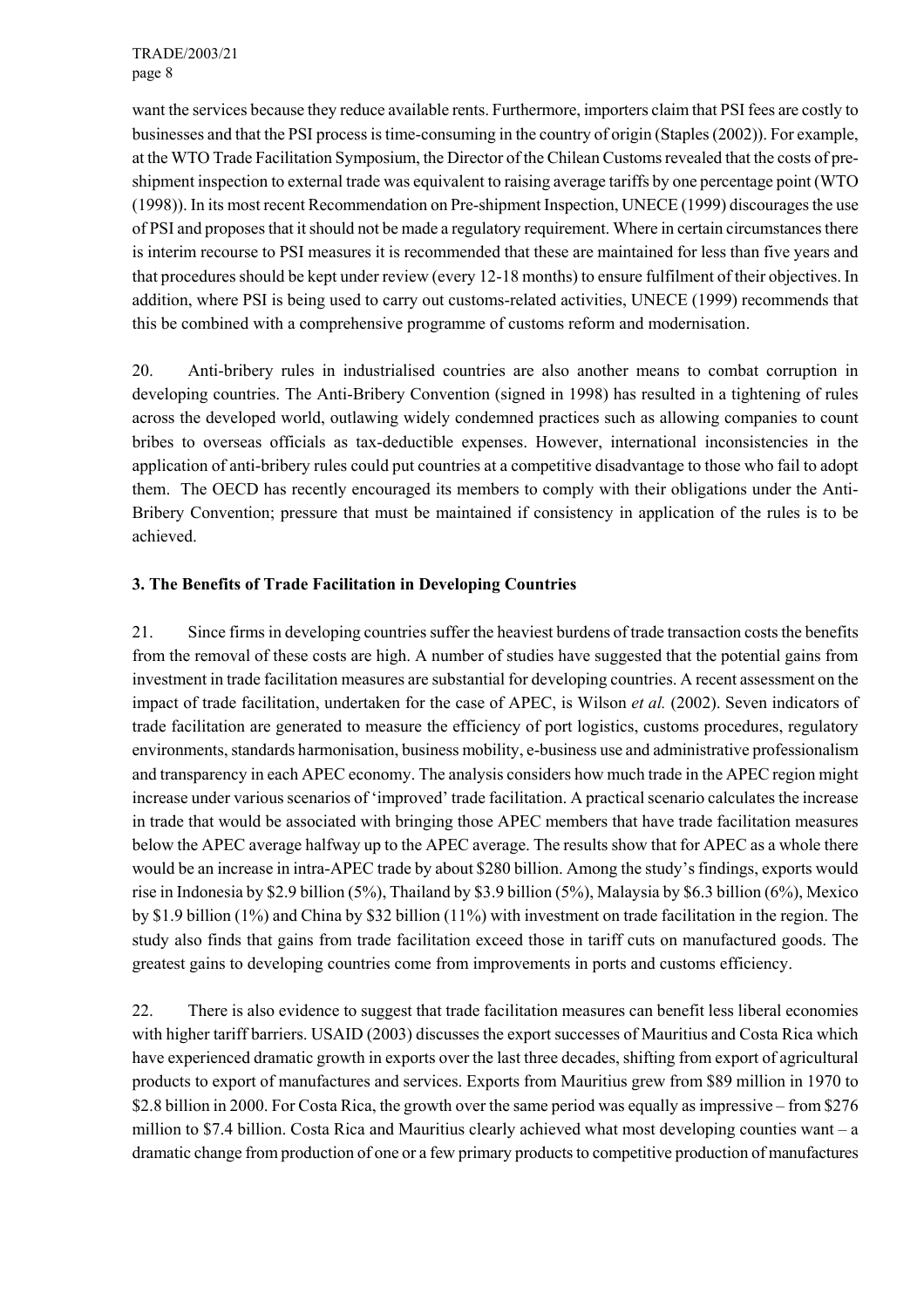<span id="page-8-0"></span>and services in world markets. Costa Rica and Mauritius followed broadly similar macroeconomic polices during the period under study: devaluation of their currencies to improve competitiveness of exports; aligning of labour costs with worker productivity; adoption of tight fiscal and monetary polices. Neither country had a liberal trade policy. In both countries, an import-substitution manufacturing sector protected from world prices co-existed with another manufacturing sector that depended entirely on its capacity to export to world markets at world prices. In addition, however, both countries did implement a number of trade facilitation measures which reduced the cost and risk of exporting.

23. For Costa Rica, changes in government procedures eased the burden of paperwork for exporters; firms supporting exporters with specialised documentation and packing services were established; contractual arrangements providing clear rules for liability and spoilage en route between producers and shippers were developed; and producers established industry associations in a number of sectors, increasing information flow and making possible cooperative approaches. An illustration of the success of these trade facilitation measures was the establishment of an Intel chip fabrication plant in Costa Rica in 1995. This \$300 million plant employs 3500 Costa Ricans and is the country's largest exporter. The decision to locate in Costa Rica was due to the improved capacity of the country to produce in world markets, promote investment and satisfy infrastructure requirements. For example, Intel wanted its high-value chips routed to their destinations astheir manufacture was completed, requiring 12 flights daily to the US. Air traffic capacity had been made possible over the previous decade arising from increased shipments of cut flowers, apparel and other new exports, and from the increased tourist flow to Costa Rica.

24. For Mauritius, the Mauritius Export Development and Investment Authority (MEDIA) was established in 1984 and this organisation has become an efficient tool for attracting foreign investment and improving the domestic conditions faced by new businesses. Improvements in procedures for exporters and infrastructure upgrading have also reduced the cost of exporting. With these policy and institutional improvements employment has risen and large numbers of new workers (mainly women) have entered the labour force.

## **4. The Income Distribution Impact of Trade Facilitation**

25. The case of vegetable exports from Zimbabwe (landlocked but with reliable air and land transport, chilled storage and good communications networks) illustrates the enormous possibilities when transport and related services are efficient. In the early 1990s, farmers near the capital supplied fresh vegetables to the London market by picking them, immediately trucking them to the airport and flying them overnight to London where they were put on the shelves ready for sale in the morning. Thisrequired cheap and reliable air transport and modern telecommunications because the shipments were delivered to order (Krugman (1998)). Demand increased especially for female labour involved in picking, sorting, selecting and packing of fruits and vegetables (Bennathan (1989)). Equally, for Chile, shipping deregulation eliminated restrictions on foreign shipping companies to supply international transport services. Monopoly rights in cargo loading operations in Chilean seaports were abolished, allowing the entry of new private operators and the development of a competitive market for cargo handling services. In addition, the government tripled port capacity by obtaining labour flexibility. It did this by paying the union for the right to use workers not under union contract which allowed it to move from a union-constrained eight hour day to 24 hour cargo handling. This led to a significant cost reduction and an increase in exports, particularly time-sensitive agricultural exports that were intensive in rural labour.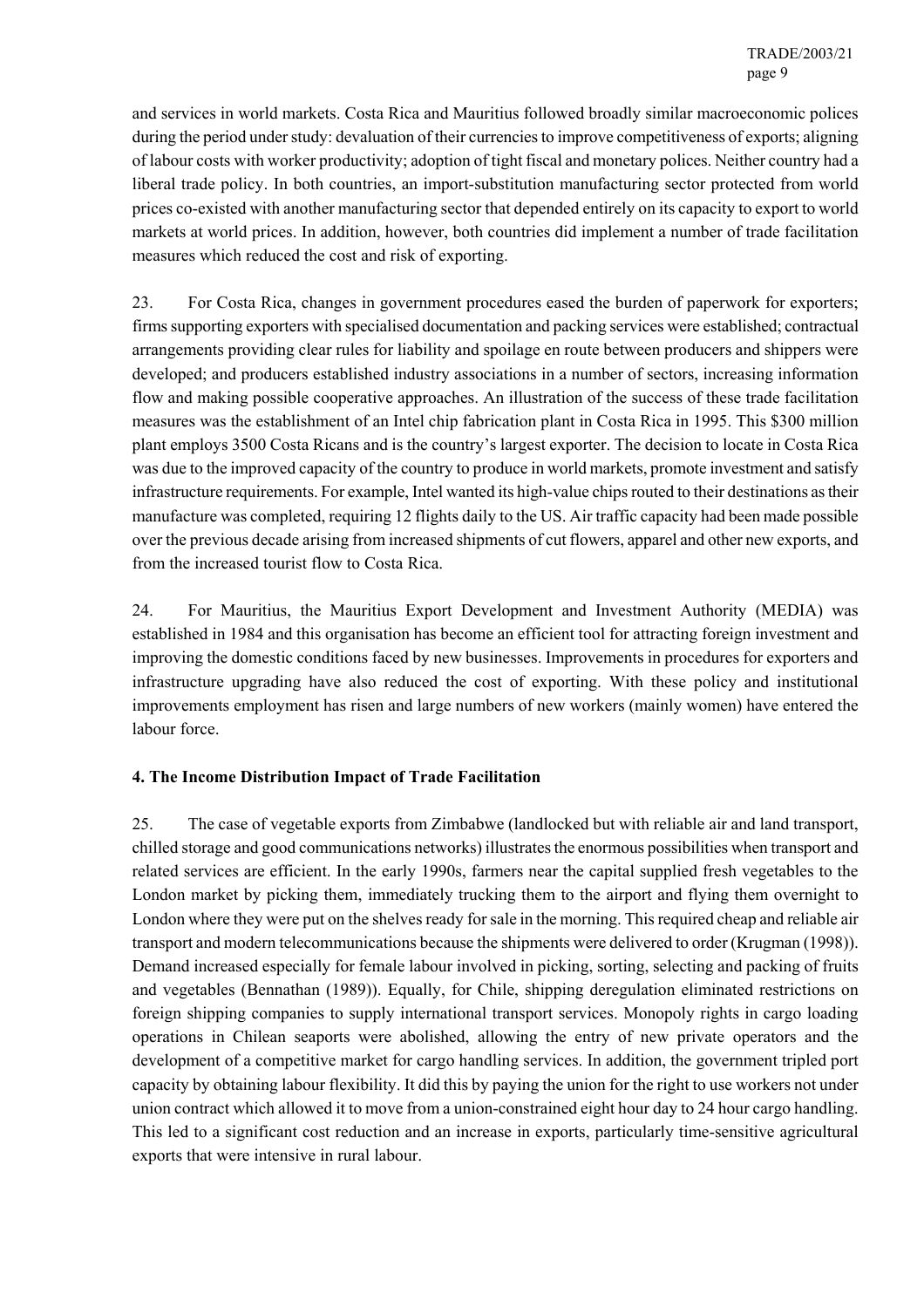<span id="page-9-0"></span>26. In theoretical terms trade facilitation has a positive impact on the efficiency of the trading environment which increases average incomes providing more resources to tackle poverty. However, as with most trade reforms, trade facilitation may adversely affect some groups in society even if it increases incomes in total. Trade facilitation potentially affects poverty through the following chain of linkages. Trade facilitation influences: international trade flows which modify the prices of goods and factors of production (capital and labour); government revenue which can be used for pro-poor and social expenditures; and economic growth. These changes alter income distribution and poverty levels.



Figure 1 schematically represents these linkages, ignoring a series of other important issues such as feedback effects of increased poverty and inequality on growth and trade. The following sections describe in detail the influence of trade facilitation on income distribution and poverty via each of these linkages in turn.

# **4.1 Trade Facilitation and Growth**

27. A large literature emphasises the important role that openness to trade may have in boosting economic growth (Grossman and Helpman (1991); Romer (1992); Barro and Sala-i-Martin (1995); Obstfeld and Rogoff (1996); Greenaway *et al.* (1998)). Empirical evidence confirms that developing countries applying more open trade regimes have enjoyed higher growth rates than those implementing restrictive policies (Dollar (1992); Sachs and Warner (1995); and Edwards (1998)). This conclusion, however, depends crucially on how openness is defined (Harrison (1996); Harrison and Hanson (1999); Rodriguez and Rodrik (1999)). When it is strictly limited to include only measures taken at the border e.g. tariffs, then growth appears to be almost unaffected by greater openness. When openness is measured by a wider range of policies falling under the trade facilitation agenda – including the level and variability of non-tariff barriers, effective infrastructure, level of international competitiveness, degree of state monopolies etc. – then growth appears to be boosted whenever a country moves towards a more open regime. In sum, although a liberal tariff policy is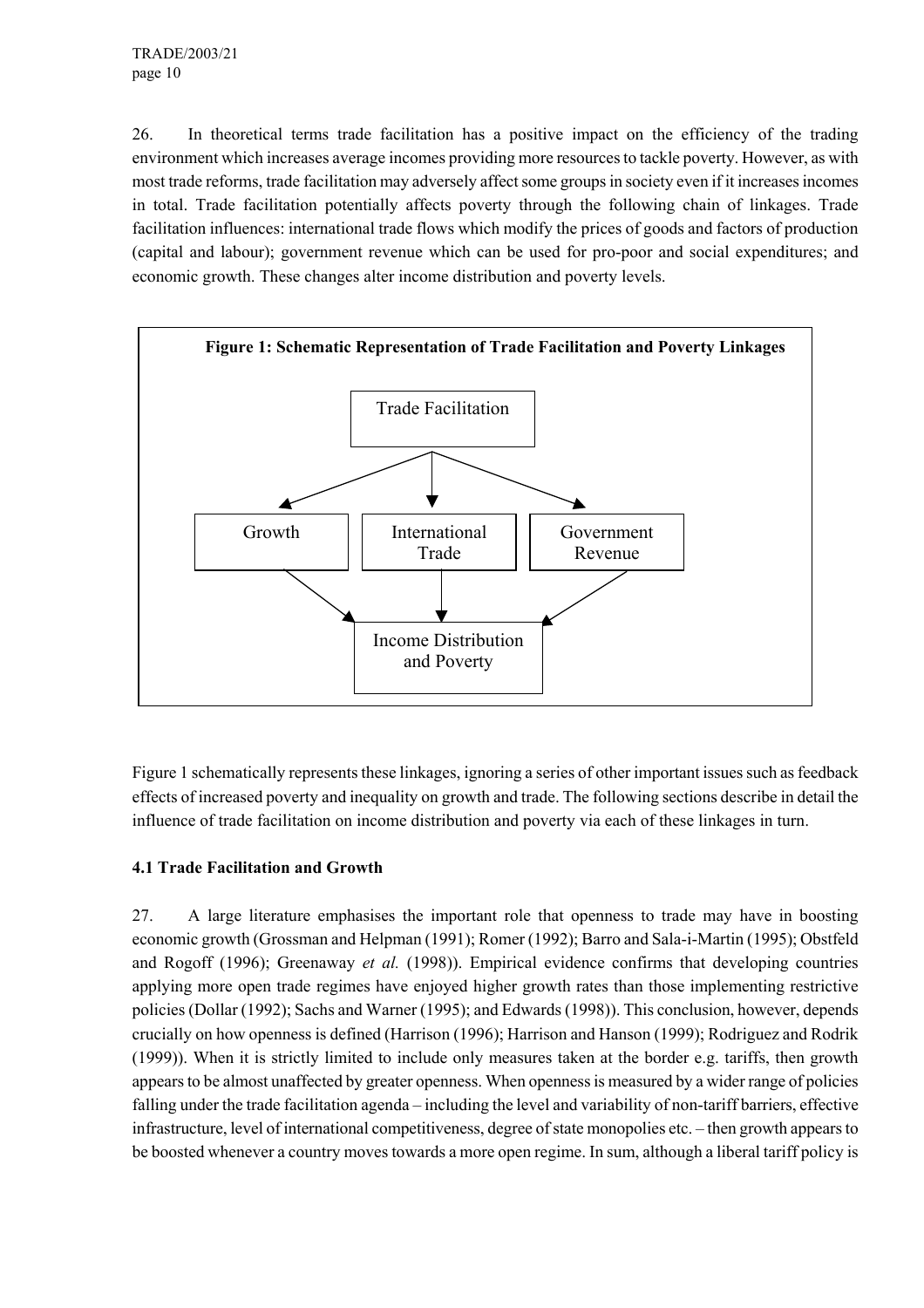<span id="page-10-0"></span>beneficial because it enlarges the set of opportunities, a long-term effect on growth almost certainly requires such a policy to be combined with trade facilitation measures. For example, investment in public goods, such as transport and communications infrastructure, can greatly enhance the ability of firms and individuals to take advantage of the opportunities that may be created by tariff reduction. Others, however, claim that openness has played a relatively minor role. Indeed, some researchers argue that the high levels of protection and interventionist industrial policies adopted by some East Asian economies promoted an environment conducive to investment and technological learning and that these, rather than openness, may have been the real reasons for growth (see Wade (1990); and Rodrik (1999)).

28. Assuming trade facilitation contributes to positive growth in developing countries the 'trickle down' effect should lift some of the poor above the minimum poverty levels. In addition, Solow's model predicts that poorer countries will grow faster than richer ones or, in other words, that through this process of convergence to the same level of growth, inequalities across countries' income levels will decrease. Therefore, unless growth seriously worsens income distribution, the proportion of the population living in absolute poverty will fall as average incomes increase. The balance of the evidence seems to be that although growth can be associated with growing inequality, the effects on poverty tend to be dominated by the advantageous direct effects of growth (see Demery and Squire (1996) on Africa). The effect also appears to generalise to the very poor, defined as those who live on less than \$1 a day (see Chen and Ravallion (1996); Bruno *et al.* (1996)). In recent work, Dollar and Kraay (2001) found that, on average, the incomes of the poorest fifth of the population grew proportionately with GDP per head in a sample of 80 countries over four decades. This was as true of growth induced by openness to trade as that due to other stimuli.

## **4.2 Trade Facilitation and International Trade**

#### 4.2.1 Transaction Costs Theory

29. In contrast with growth economics, international trade economics, with its general equilibrium mutlisector and multi-factor apparatus, has always been a standard tool to study income distribution and poverty. Trade facilitation can be incorporated into models of international trade through the introduction of trade transaction costs. The key aspect to this is an alteration to the notion of 'price'. In these types of modelsthere is a buyer's and a (lower) seller's price and the difference yields an income which compensate the real resources used up in the trade transaction (the cost of trade facilitation). When the operation of a market needs intermediaries that provide information or other services to buyers and sellers so that they can realise an exchange, then these intermediaries would receive the income generated by charging a transaction fee (=cost).

30. Another form of transaction cost has been considered in international trade and explicitly incorporated into models since Samuelson (1954). The basic concept here is that trade involves transaction costs and that these may be simply thought of as a fraction of the traded good itself, as if "only a fraction of the ice exported reaches its destination as un-melted ice." This 'iceberg model' shows a reduction in transaction costs saves real resources and makes an economy more efficient.

31. These models highlight that among the benefits of trade facilitation are:

1) *More efficient production and allocation of resources:* Trade facilitation increases the degree of competition faced by domestic producers through reducing transactions costs associated with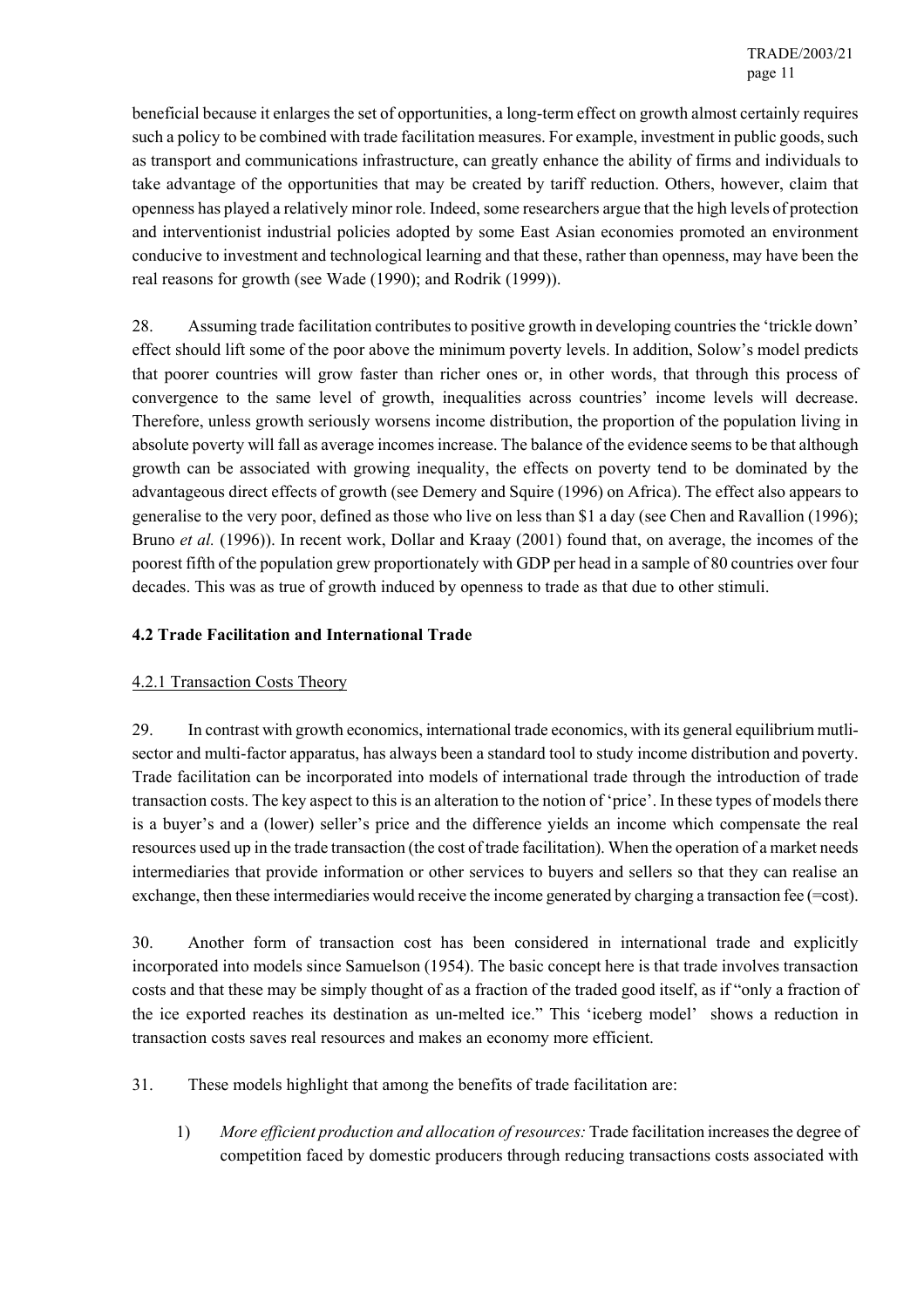$\overline{a}$ 

<span id="page-11-0"></span>import and export. This may result in closures and consequent unemployment, but can increase welfare in the long term by allowing a country to improve its efficiency of production in three ways:

- Increasing the efficiency with which existing resources are used;
- Encouraging specialisation and the reallocation of resources towards those activities that reflect the country's comparative advantage;
- Allowing exploitation of economies of scale through exports to the world market.
- 2) *Cheaper consumption:* Trade facilitation, by definition, reduces inefficiencies and obstacles to trade. In general, when markets are functioning efficiently, this will result in a reduction in the domestic price of goods, by making either cheaper foreign goods available or reducing the rents that may have previously been captured by domestic producers.

32. In sum, trade facilitation, through reducing trade transactions costs can lower the price of imports and import substitutes and reduce the cost of exports and exportables. The effects on incomes depends on whether labour is a net consumer or producer of each class of good and whether labour assumed to be mobile within countries. It is to a discussion of these effects that we now turn.

# 4.2.2 Production Effects of Trade Facilitation: Factor markets

33. In terms of production, trade facilitation will have two likely effects. As the price of imported inputs goes down and exports become more price-competitive, due to the more efficient trading environment, demand for labour to produce exports is likely to grow. At the same time, sectors that compete with imports will be exposed to more intensive competition and demand for these goods will decline. Consequently, demand for labour in import-competing sectors is likely to fall.

34. Crucial to the effects on income distribution of trade facilitation is the transmission of changes from output prices to wage rates, such as labour and intermediate goods and services. Depending on the situation, this transmission is enhanced, diminished or distorted by the labour market<sup>3</sup>. Labour markets allow the demand for labour to be matched with supply. This is typically done through movements in wage rates, with the result that employment and wages – the two variables of most relevance to poverty – are determined. The movement of labour between sectors plays a crucial role in the poverty effects of trade shocks. There are two opposite assumptions that can be made about the movement of labour: 1) that total employment is fixed but wages are variable and 2) wages are fixed but employment is variable.

35. Under the first of these assumptions price changes, including those emanating from trade facilitation measures, affect the incentives for firms to produce particular goods. The Stolper-Samuelson theorem proves that under particular conditions[4,](#page-11-2) an increase in the price of a good that is labour-intensive in production will

<span id="page-11-1"></span><sup>3</sup> Two characteristics of developing countries play an important role in this context: the first is the presence in their labour markets of institutional rigidities and the second is the segmentation of these markets. For instance, minimum wages may only operate for specific groups of workers or specific sectors. In the presence of these rigidities and imperfect compliance, it is easy to show that a trade facilitation-induced price shock which adversely affects a labourintensive sector, may not be felt by those (often more skilled) workers who are protected, but it may exacerbate the negative impact on the non-protected (less skilled) workers.

<span id="page-11-2"></span><sup>4</sup> Assuming two factors of production, two 'small' (i.e. price-takers on world market) countries, two products, perfect competition and perfect factor mobility within countries.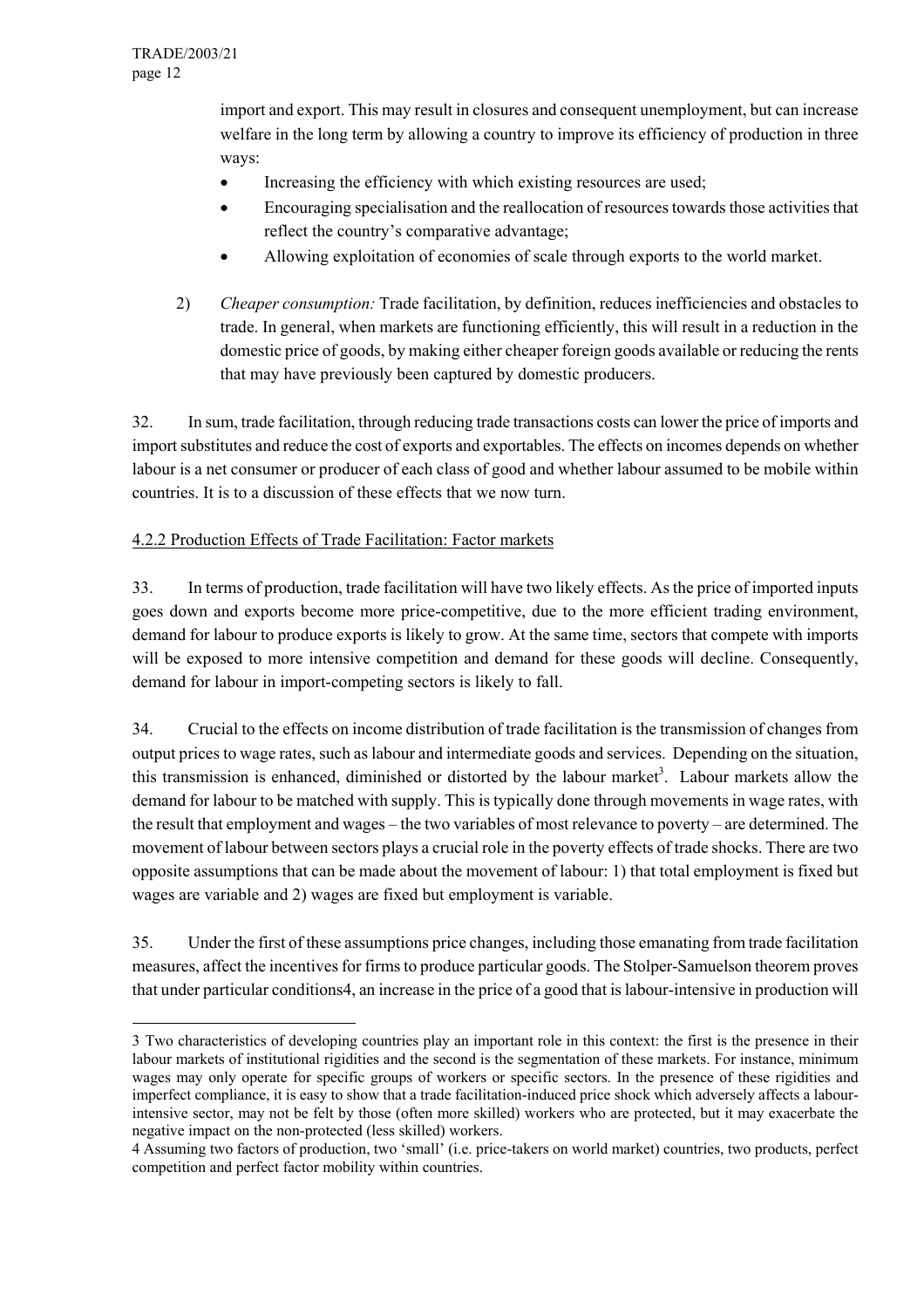increase the real wage and decrease the real returns to capital<sup>5</sup>[.](#page-12-0) If poor households depend largely on unskilled wage earners, poverty will be alleviated by the resulting wage increase. Trade facilitation reduces the cost of producing exportable goods (which are likely to use a country's abundant factors intensively) and reduces the price of importable goods (which are likely to use scarce factors intensively). Developing countries as a group are clearly abundant in labour, so that a more efficient trading environment raises their wages in general.

36. This result, however, cannot be generalised to all developing countries<sup>6</sup>. For example, countries in Latin America have abundant natural resources and much less labour than Asian countries and so would probably not be considered abundant in labour. Similarly, within individual developing countries, leastskilled workers may not by the most intensively used factor in the production of tradable goods(see Feenstra and Hanson (1995)).

37. The approach described above is based on the idea that the supply of labour is fixed. Consequently, an increase in the demand for labour increases its real wage. Another approach by contrast assumes that labour is not fixed in supply, such that any amount of labour can be obtained at the prevailing wage. If this is the case then the wage will be fixed and the adjustment to any change in prices brought about by trade facilitation will take place through changes in employment. If trade facilitation increases employment it may help some to move out of poverty.

38. Neither of the two extremes of perfectly fixed or perfectly flexible labour supply is likely to hold for most developing countries. However, an economy with a highly flexible and mobile labour force will conform more closely to the first extreme than to the second, making wage changes of particular importance. Conversely, an economy with many labour market rigidities and a large pool of unemployed workers may justify a focus on the employment effects of trade facilitation.

39. In the case of Mozambique, for example, labour regulation is an area of policy where firms often complain. Mozambican regulations require that firms file monthly reports containing large amounts of data on the names of workers they employ, what jobs they hold, and how much they are paid. Far more restrictive are the regulations governing layoffs and hiring foreign workers. While the law allows firms to reduce their workforce, employers are forced to make such high severance payments that firms often keep unproductive workers on the payroll. This policy leads many firms, especially smaller ones, to hire only temporary workers who do not benefit from the same job protection. As a result labour market rigidities in Mozambique add to

<span id="page-12-0"></span> $\overline{a}$ 5 An increase in the price of any good will increase the incentive to produce it. This will raise the returns of factors of production specific to that good – for example, labour with a specific skill, specialist capital equipment etc. If the production of goods intensive in the use of unskilled labour increases, then unskilled wages rise. As these industries expand in response to higher output, they absorb factors of production from other sectors. By definition, an unskilledlabour-intensive sector requires more unskilled labour per unit of other factors than do other sectors, and so trade facilitation increases the net demand for unskilled labour and reduces it for other factors.

<span id="page-12-1"></span><sup>6</sup> Outside the 2x2x2 framework, theory does not necessarily yield such clear cut predictions. If a third factor of production – natural resources – is included and if primary products require complementary inputs of natural resources and capital, then their expansion following trade liberalisation may bid up the rewards to both of these factors at the expense of labour. A similar result emerges if a country is assumed to be producing three commodities (export crops, subsistence agriculture and manufactures) using three factors (land, capital and labour) in different combinations. Assume export crops are more land-intensive and less labour intensive than subsistence agriculture and capital does not perfectly move across sectors: trade facilitation by raising export crops' domestic price causes an expansion of the export sector at the expense of subsistence farming. This lowers opportunities for labour and reduces wages.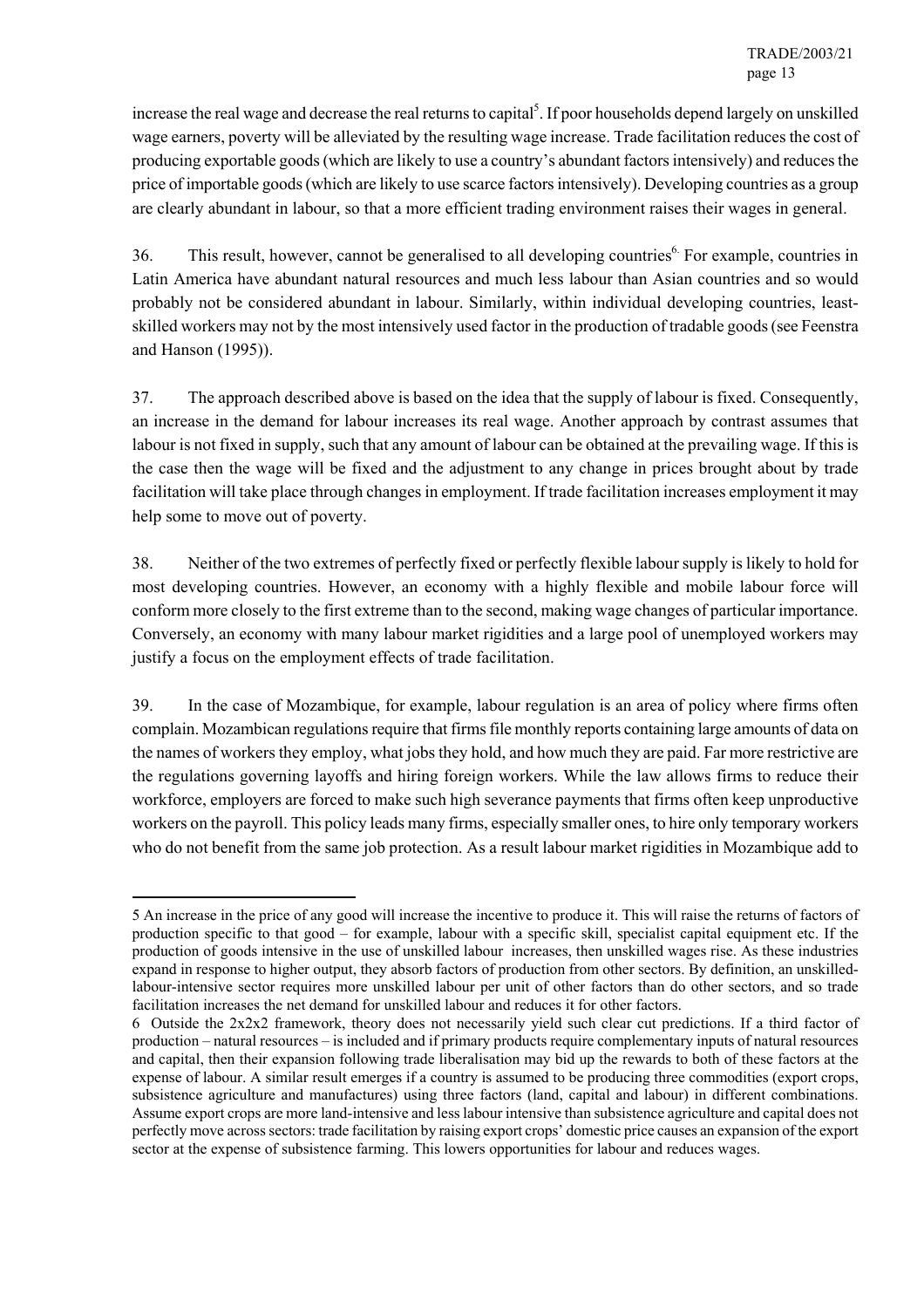TRADE/2003/21 page 14

the already considerable risks of doing business and act to discourage firms from expanding (Biggs et al. (1999)).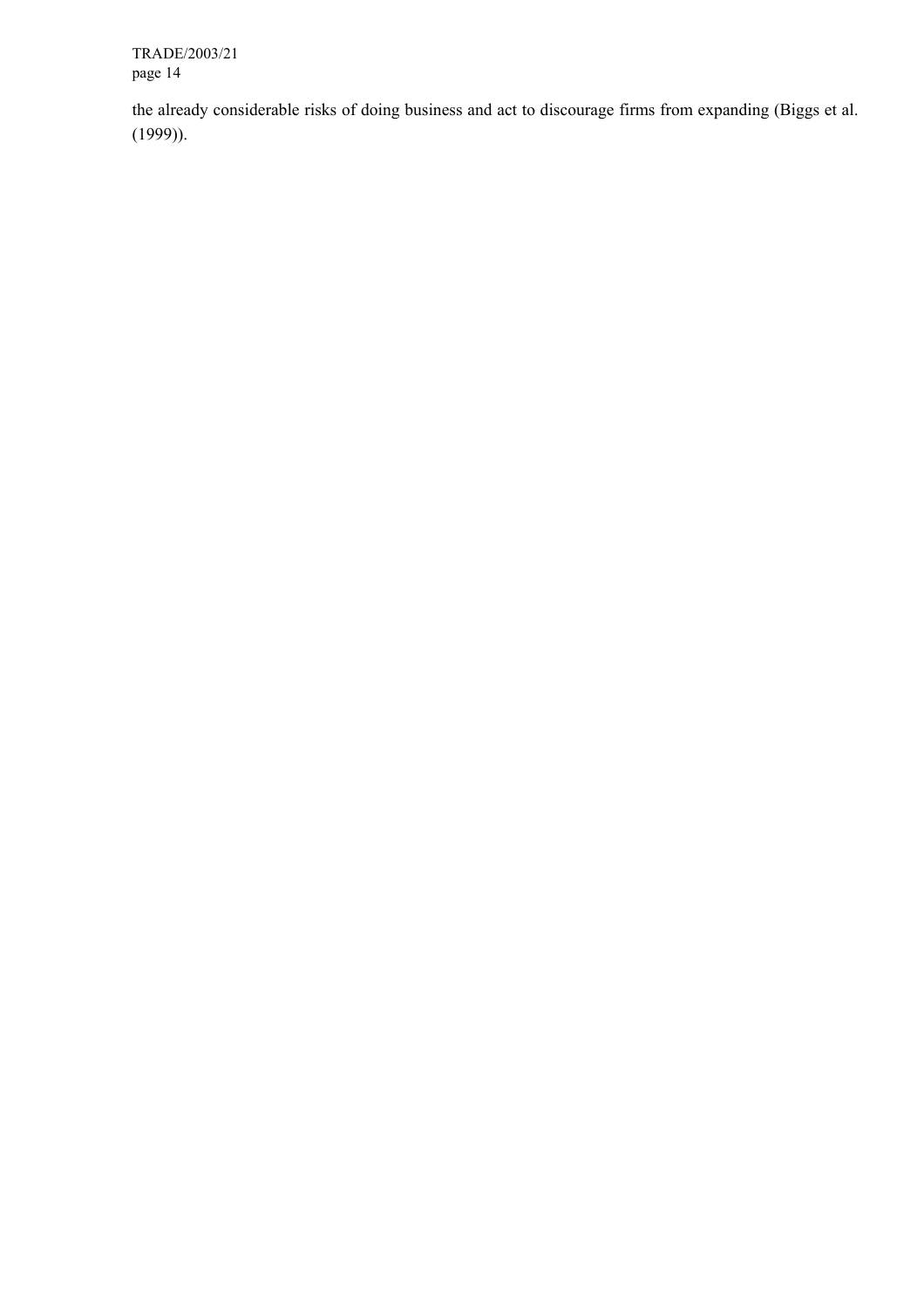<span id="page-14-0"></span>40. A number of other factors, in addition to those discussed above, are critical for poverty-reducing trade facilitation in the international trade framework. First, poor people need to interact with markets to benefit. Yet, they may rely on goods that have no explicit prices (e.g. the environment) or own factors that are not easily marketable. Second, positive trade facilitation effects may eventually relieve the poor, but in the shortterm the adjustment process may be more harmful than helpful. The poor may experience increased income risks in the short-term when they switch from producing import-competing goods to producing tradable exports.

#### 4.2.3 Consumption Effects of Trade Facilitation: Price Transmission

41. In addition to increasing exports, trade facilitation may also reduce the price of imports depending on the size of the trade transaction costs that are removed. If trade transaction costs have protected inefficient local production – then trade facilitation will result in imports becoming cheaper which will put pressure on local firms to increase their efficiency or contract their output sufficiently to reduce costs if they are to survive. Bussolo (2001) by attempting to model (and apply empirically to Colombia) the distributional effects due to a reduction in trade transaction costs finds that a reduction in transaction costs can have strong positive effects on private consumption and therefore on households' welfare and their absolute poverty.

42. However, it is also necessary to consider the extent to which competition and product differentiation exists within world markets. Competition in the world market may affect the price reductions caused by trade facilitation. For example, if production of a good is dominated by a small number of firms, then these firms may be in a position to 'price to market'; that is, to set prices above marginal costs according to what the market will accept. This situation is most likely to arise for goods that are strongly differentiated so that only one or two firms make a particular variety. Any trade facilitation measures taken in these markets are likely to be partly captured by increased company profits rather than being passed onto consumers. The same is true for goods whose world markets are truly monopolised, though in reality, there are relatively few of these.

43. These results only paint a partial picture of the consumption benefits of trade facilitation. One effect of a more efficient trading environment is that goods may shift from being not available to available. The welfare gains associated with the ability to obtain goods that were simply unobtainable before tend to be much larger than the gains associated with changes in the relative prices of existing goods (see Romer (1994)). This applies equally to the poor as Booth et al. (1993) document for consumers in Tanzania and Gisselquist and Harun-ar-Rashid (1998) show for agricultural inputs in Bangladesh.

44. It is also important to consider how price changes induced by trade facilitation are transmitted to the poor. This occurs directly through the distribution sector, but price changes may also be amplified or reduced due to the 'domain' of trade (McCulloch *et al.* (2002). In determining the effects of a price change brought about by trade facilitation measures on the poor, it is vital to have a clear picture of these transmission channels and the behaviour of the agents and institutions they comprise. For example, sole buyers of export crops (that is, those to whom sellers have no alternative but to sell) will respond differently to price changes than will producers' marketing cooperatives. Domestic regulations that fix market prices by stockpiling can completely block the transmission of price reductions to the level of the poor.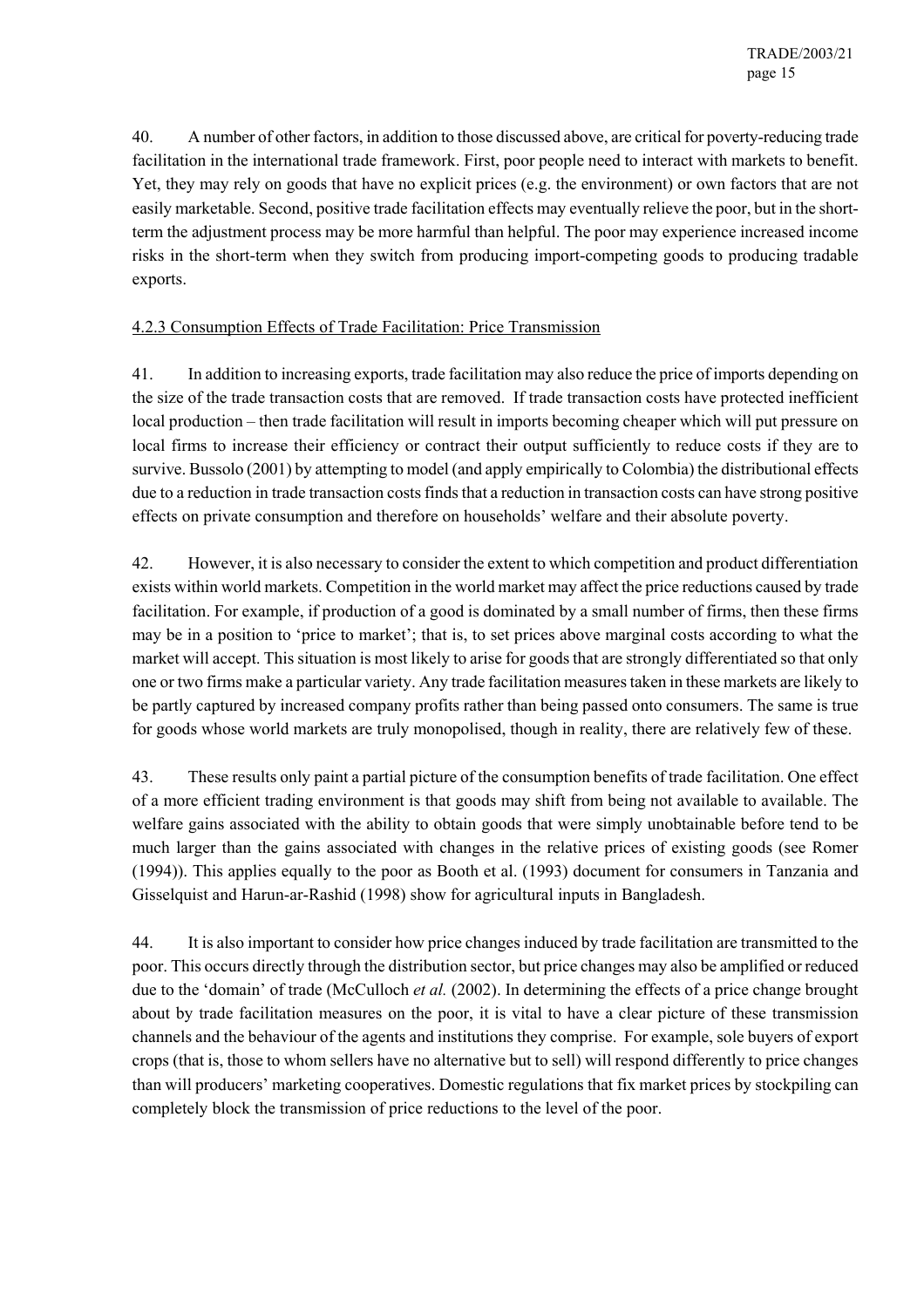<span id="page-15-0"></span>45. Exactly the same applies for export goods and the price the poor will receive for their produce. This is well illustrated by the contrasting experience of markets in Zambia and Zimbabwe during the 1990s (see Oxfam-IDS (1999)). In Zambia, the government abolished the official purchasing monopsony for maize and the activity became dominated by two private firms, which colluded to keep prices low and abandoned purchasing altogether in remote areas leaving remote farmers with a huge problem. In Zimbabwe, by contrast, when the cotton industry was privatized, three private buyers for cotton emerged, including one owned by the farmers. Here, the abolition of the government sole purchasing requirement resulted in increased competition and prices, and farm incomes rose appreciably.

## 4.2.4 Second-Round Effects of Trade Facilitation

46. The overall effect of a trade facilitation-induced price change will depend on the poors' ability to adjust, switching consumption away from and production towards goods whose price has risen. But the act of substituting one good or activity for another necessarily transmits the shock to other markets that may not have been directly affected by trade facilitation. Thus, it sets off a whole series of 'second-round' effects, which may be an important part of the overall impact. For example, increases in farmers' incomes are often believed to have big 'spillovers' to employment-intensive local activities such as construction, personal servants and simple manufactures (see Timmer (1997); Delgado *et al.* (1998) and Mellor and Gavian (1999)). These are precisely the activities in which the poor have a large stake.

## **4.3 Government Revenue**

47. The third major link between trade facilitation and poverty is via taxes and government spending. In addition to the benefits derived from better market access, trade facilitation may also benefit the national economy by increasing collection of import duties through improving the efficiency of and reducing corruption in tax administration. Such an adjustment to the fiscal structure of an economy can provide resources to increase social and anti-poverty programme expenditures which tend to protect the poor. Trade facilitation systems such as ASYCUDA are aimed at reforming the customs clearance process through the introduction of streamlined processes and computerisation. The objective is to increase revenue by ensuring that all goods are declared, duty/tax collections are correct and uniform throughout the country and exemptions are properly managed (UNCTAD (1996)). WTO (1998) reports ASYCUDA's success stories: following its introduction in the Philippines customs revenue increased by more than \$215 million, Sri Lanka by more than \$100 million and Panama by 3% in spite of a recent 50% cut in tariff rates. Similarly, Wafa (2001) reports that a mandatory evaluation of the implementation of ASYCUDA in Jordan found that revenue had stayed constant despite significant reductions in duty rates and that the system allowed trade statistics to be compiled more accurately and quickly.

48. Trade facilitation measures might also save on the costs borne by governments to pursue customs administration and enforcement. An increase in public sector efficiency through trade facilitation measures might enable governments to cut redundant resources or move such resources from resource-sufficient activities (such as document format verification) to more labour-intensive activities (such as physical inspection). Customs reform may, however, entail job losses for customs officials in developing countries. WTO (2001) report that in Costa Rica, which launched a customs modernisation project involving the development of a computer information system in the early 1990s, administrative restructuring resulted in a fall in the number of employees from 1268 in 1994 to 555 in 1997 and 612 in 2000.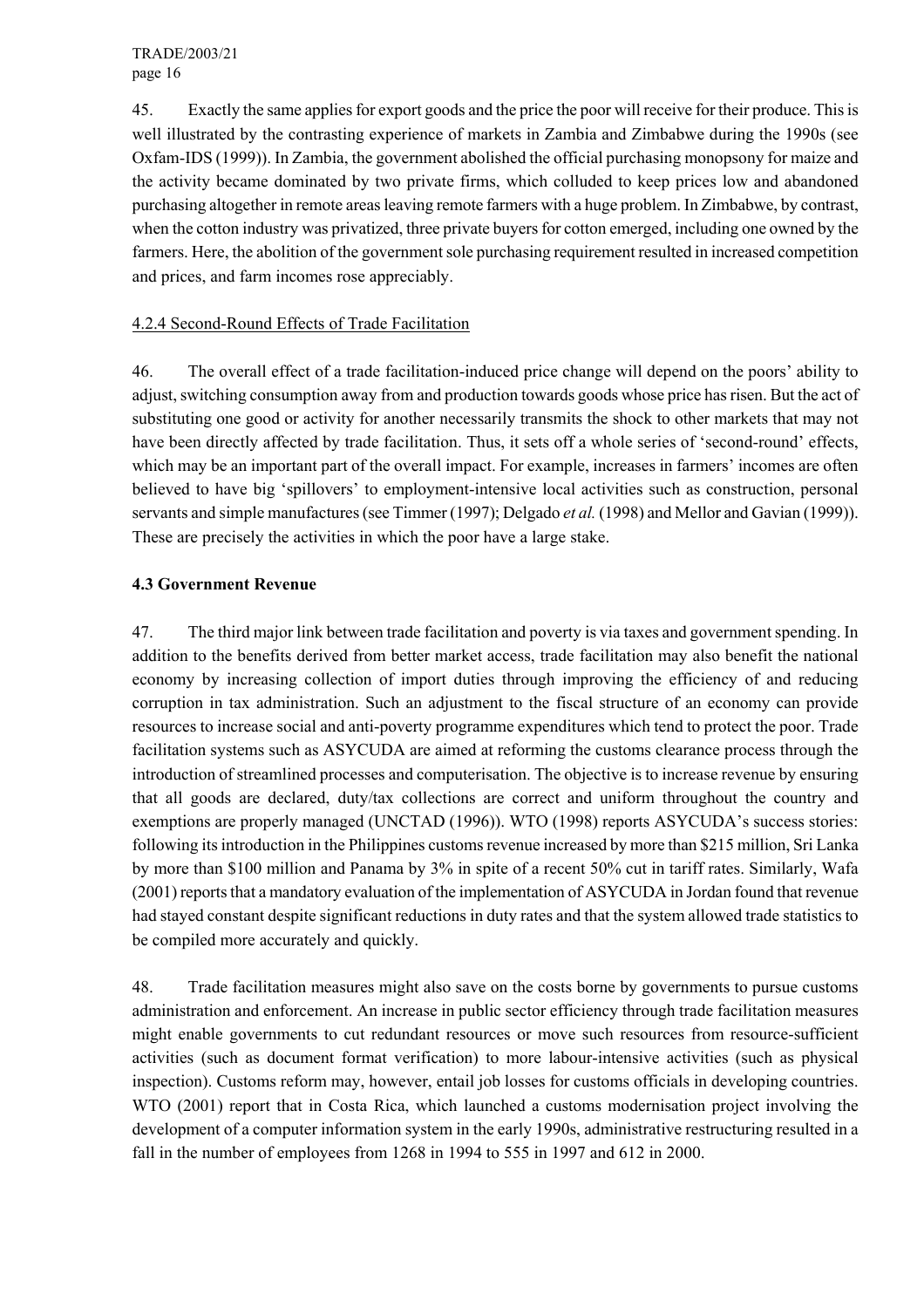#### <span id="page-16-0"></span>**4.4 Other Factors Influencing Poverty**

49. Beyond the linkages between trade facilitation and international trade, growth and government revenue discussed so far, trade facilitation measures can also have an impact on income distribution and the poor in a number of other ways.

50. Trade facilitation activities such as increased provision of transport services and access to communications and finance can be vital determinants of the ability of the poor to market their production in domestic as well as in international markets. The incomes of the rural poor are strongly dependent on marketing and transportation costs and on the efficiency of transportation networks. High transport, marketing or communications costs lower the prices received by poor farmers and raise the prices of food to poor consumers. Larson (2000) finds, based on household surveys, that farmers' access to a public telephone is positively related to the price they receive in district markets for their output. Decreasing the distance to a telephone by 10% leads to a 1.6% increase in local prices. Even though rural villagers cannot afford a phone individually, they can afford one collectively (Lawson and Meyenn (2000)). Competition in these sectors is very important to poverty reduction, as are resources devoted to improve the efficiency of service networks. According to World Bank (2001a), "improving the road network…can accelerate the short- and long-run growth of agriculture and the economy" (p. 56). Stryker (1997) concludes that "increasing rural infrastructure, especially in the form of roads, is one of the most effective ways of reaching the poor." For Madagascar World Bank (2001b) is clearer still: "…build infrastructure". By way of example, Mozambique has a classified road network of approximately 17400 miles, of which only 22%, is surfaced and 65% is in good or reasonable condition. Many of Mozambique's poor live and work far from any road; they must have access to roads in order to sell their products to local or foreign markets. With the support of donor agencies, Mozambique has improved its road network since the end of the civil war in 1992, rehabilitating more than 1800 miles and keeping approximately 9500 miles under routine maintenance. This expansion has focused on improving the north-south route and access to rural farming and coastal communities which should improve trade opportunities for many of Mozambique's poor, most of whom live in rural communities that thrive on agriculture and fishing, the products of which must be transported to market or port quickly (USAID (2002)). In addition to these benefits, the process of developing infrastructure, and labour-intensive road construction in particular, presents an ideal opportunity to employ the rural poor productively in trade facilitation programs.

51. Liberalisation of services (e.g. transport, communications) under the trade facilitation agenda and the resultant competition is likely to lead to lower prices, greater availability and improved quality of services. In so far as the poor are consumers of these services, they are also likely to benefit. But, there is a twist. Frequently, pre-liberalisation prices are not determined by the market but set administratively, and are kept artificially low for low income users. Thus, prices of public transport may be kept lower than the cost of provision. The structure of prices is often sustained through cross-subsidisation within public monopolies or through government financial support. New entrants may focus on the most profitable market segments ('cream-skimming'), such as urban areas, where the cost or service provision may be lower and incomes higher. Privatisation could mean the end of government support. The result is that even though the sector becomes more efficient and average prices decline, the prices for low income households may actually increase and/or availability decline. In the case of agricultural exportables, increased domestic transport efficiency to the port will typically raise inland farm gate prices. This could worsen the welfare of low income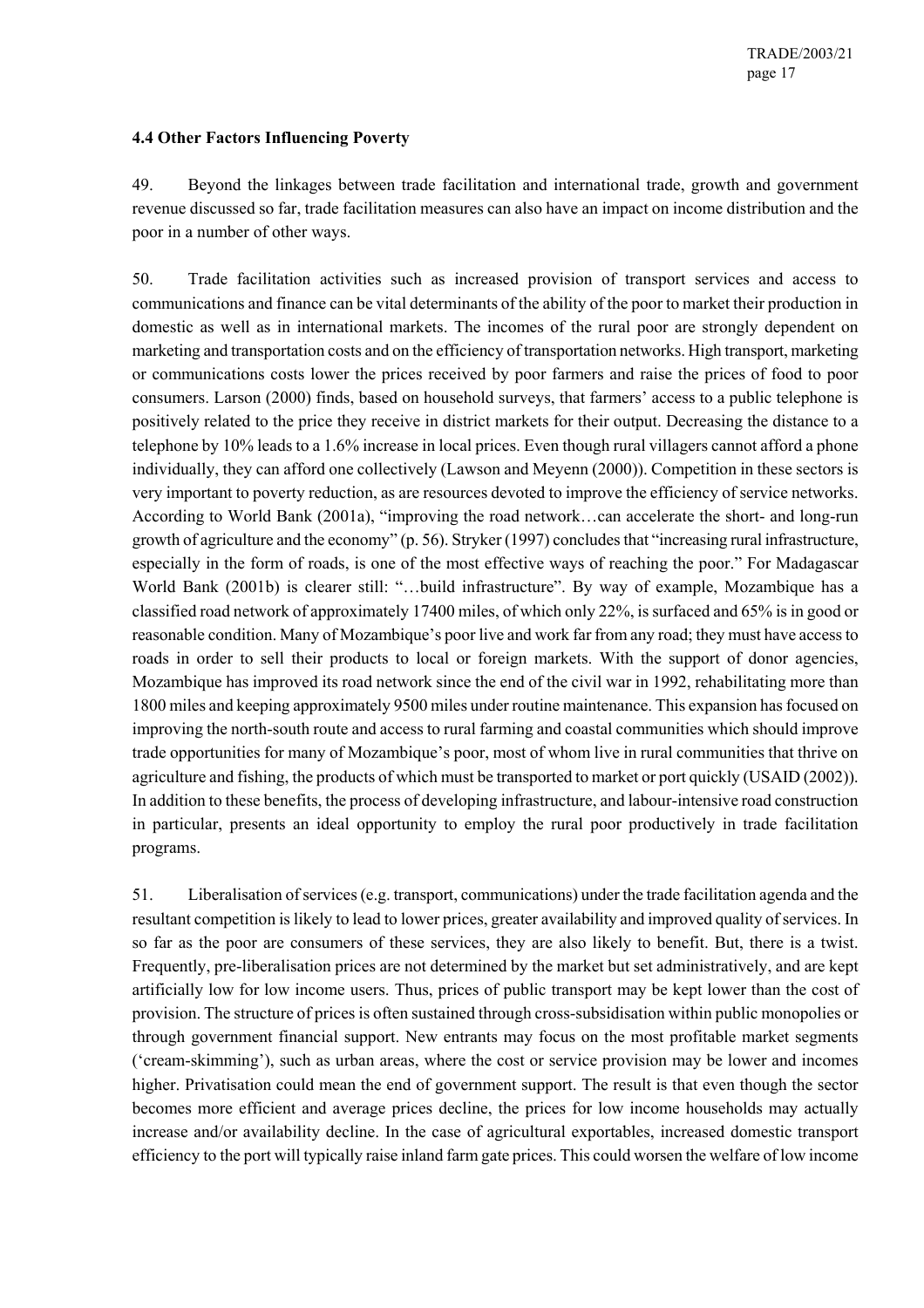<span id="page-17-0"></span>consumers of that product in inland areas. It is also important to ensure that privatisation does not simply replace public monopolies with private monopolies, which would most likely be anti-poor and incomeconcentrating.

52. Universal service or access goals are not contradictory with liberalisation of service markets. The handicap of providing services to low income households can in principle also be imposed on new entrants in a non-discriminatory way. Thus, universal service obligations can be part of the license conditions for new entrants into fixed network telephony and transport. But recourse to fiscal instruments has proved more successful than direct regulation – for example, through universal service funds or subsidies for providing services in rural areas. Another effective mechanism is to fund the consumer rather than the provider through vouchers, as has been the case for education and energy services in a number of countries.

# **5. CONCLUSIONS AND RECOMMENDATIONS**

53. Openness to trade has long been seen as an important element of sound economic policy and trade facilitation is a necessary step for achieving it. In general trade facilitation is an ally in the fight against poverty: trading more efficiently tends to increase average incomes, providing more resources with which to tackle poverty. And while it may affect income distribution, it may not do so in a systematically adverse way. Nevertheless, it is important to recognise that, as with most trade reforms, some groups may be adversely affected, pushing them into, or deeper into, poverty, even while other groups may benefit as it boosts incomes in total.

54. The country evidence presented in this report makes a compelling case for the positive impact trade facilitation can have on increasing exports, incomes and employment of the poor in developing countries. There is also evidence to suggest that trade facilitation measures can benefit less liberal economies with higher tariff barriers, since they reduce the cost and risk of exporting and may attract foreign investment. Since small firms bear disproportionate trade transactions costs, trade facilitation is especially important for SMEs, the dominant actors in developing countries.

55. Trade facilitation potentially affects income distribution and poverty through its effects on growth, international trade and government revenue.

56. Growth theory does not unambiguously suggest that tariff liberalisation has a positive impact on growth in developing countries. However, those countries that have liberalised tariffs *and* adopted wideranging trade facilitation measures, have enjoyed higher growth rates than those implementing restrictive policies. An open and simple trade environment can foster external discipline, helping to reduce distortions on domestic markets, and to narrow the scope for wrong or unbalanced policies in other areas, as well as rentseeking and corruption which do not normally favour the poor. Moreover, improvements in infrastructure allow the poor to trade more easily and profitably domestically as well as internationally.

57. In terms of trade theory, trade facilitation reduces the cost of competitiveness of exports and reduces the price of imports. In small economies that are abundant in unskilled labour and capital is scarce, unskilled labour gains at the expense of capital owners. This changes income distribution in favour of the poor. However, if trade facilitation measures benefit some sectors more than others, an unskilled labour abundant country pushing policies to reduce its trade transaction costs can indeed experience increased income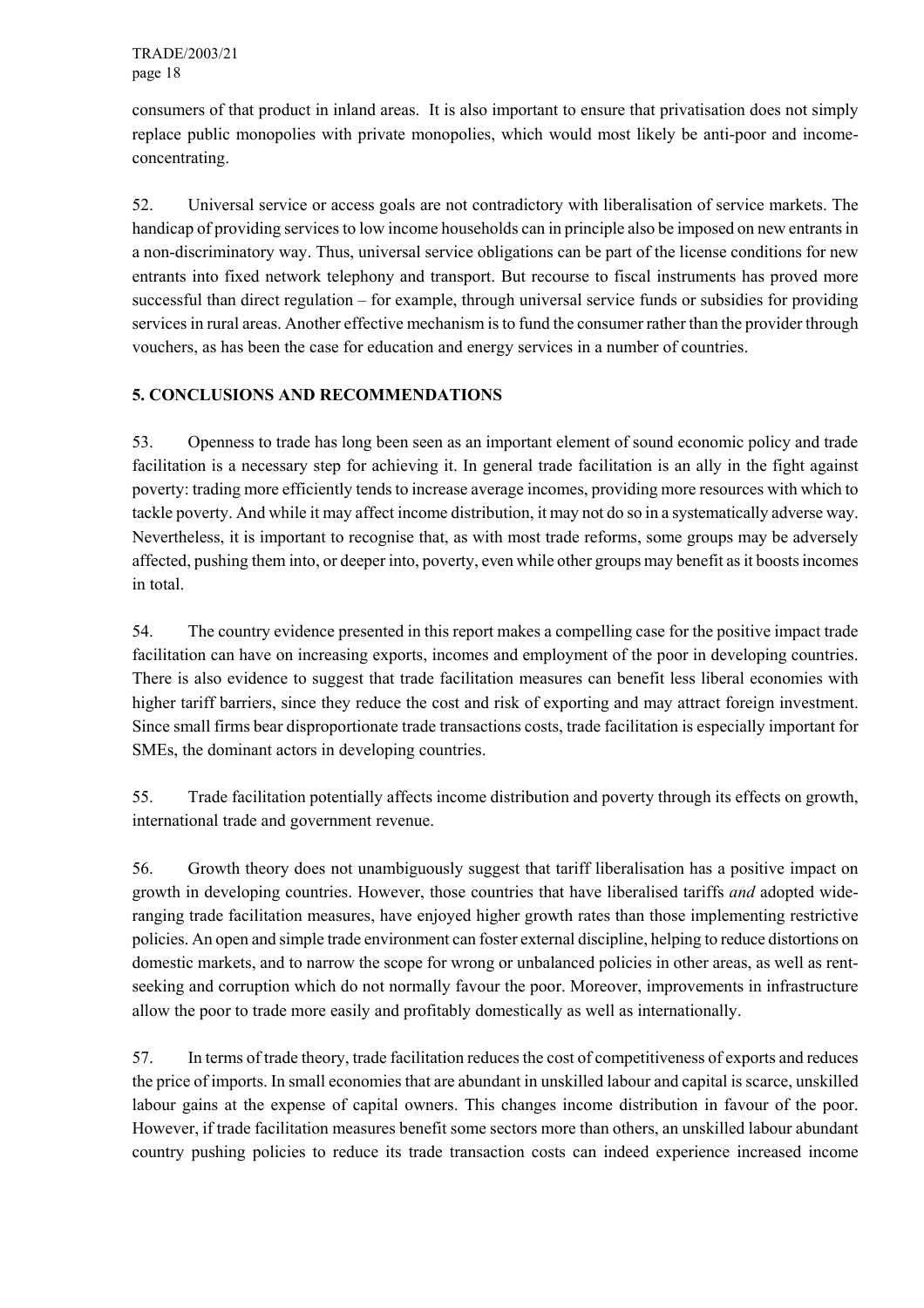inequality whenever cost savings are *lower* for those sectors that use intensively the more abundant, labour, factor.

58. For government revenue, trade facilitation may benefit the national economy by increasing collection of import duties through improving the efficiency of and reducing corruption in tax administration. An increase in government resources can benefit the poor if they are used to support pro-poor or social expenditures.

59. Although trade facilitation measures through the channels discussed above can be expected to benefit the poor *as a whole*, in formulating trade facilitation programs developing countries should consider their impact on their poorest citizens and develop measures that will ease the transition for any who are adversely affected and least able to cope. Many of the poor in developing countries may not be affected by trade facilitation. This is especially true for subsistence households who do not produce crops that can be exchanged for goods and who do not sell their labour outside the family farm. Because their subsistence households are 'outside the market economy' they are not as affected by external economic circumstances. But most of the poor in developing countries are affected by the general economy. They sell products, cash crops, handicrafts and labour. Most stand to benefit from trade facilitation as a result of increased exports and lower priced imports of inputs and consumables. For some, however, trade facilitation could be disruptive. The poor do not have an asset base to cushion their consumption needs as they adjust their production or labour skills to a new economic environment. Even the near-poor can be thrown into poverty as formerly protected industries are forced to compete or close in a more efficient trading regime.

60. However, it is important to point out that failure to implement trade facilitation measures should not be justified as a direct pro-poor measure. To be effective policy instruments should be directly linked to their objective. Inefficient trading environments may benefit poor people only though protecting labour-intensive sectors from competitive imports, but they may also create a host of additional distortions (e.g. higher prices, barriers to export) that harm them.

- 61. A number of policy recommendations can be drawn from this report. In particular:
	- To reduce income inequalities in developing countries trade facilitation measures should be targeted at lowering trade transactions costs in those sectors where employment of the poor is concentrated.
	- The provision of effective safety-nets may be necessary if alternative forms of employment are not rapidly available for any displaced workers.
	- Any increase in government resources brought about by trade facilitation should be used to support pro-poor or social expenditures
	- SMEs, the dominant actors in developing countries, need to be able to access capital, trade information systems and capacity building to comply with international standards under trade facilitation programmes if they are to trade efficiently.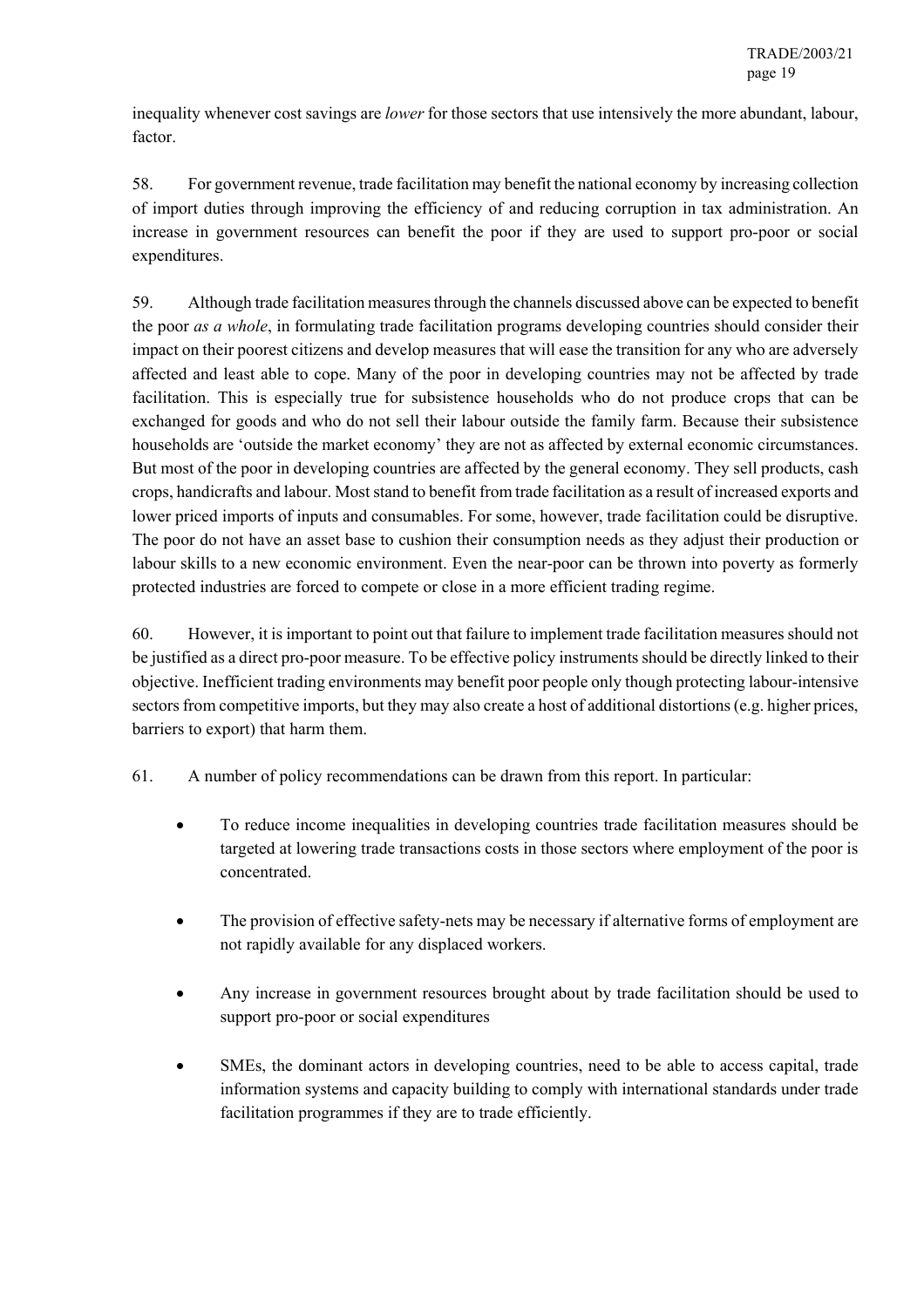TRADE/2003/21 page 20

> • Infrastructure can be particularly beneficial for the poor if they are actively employed in its development.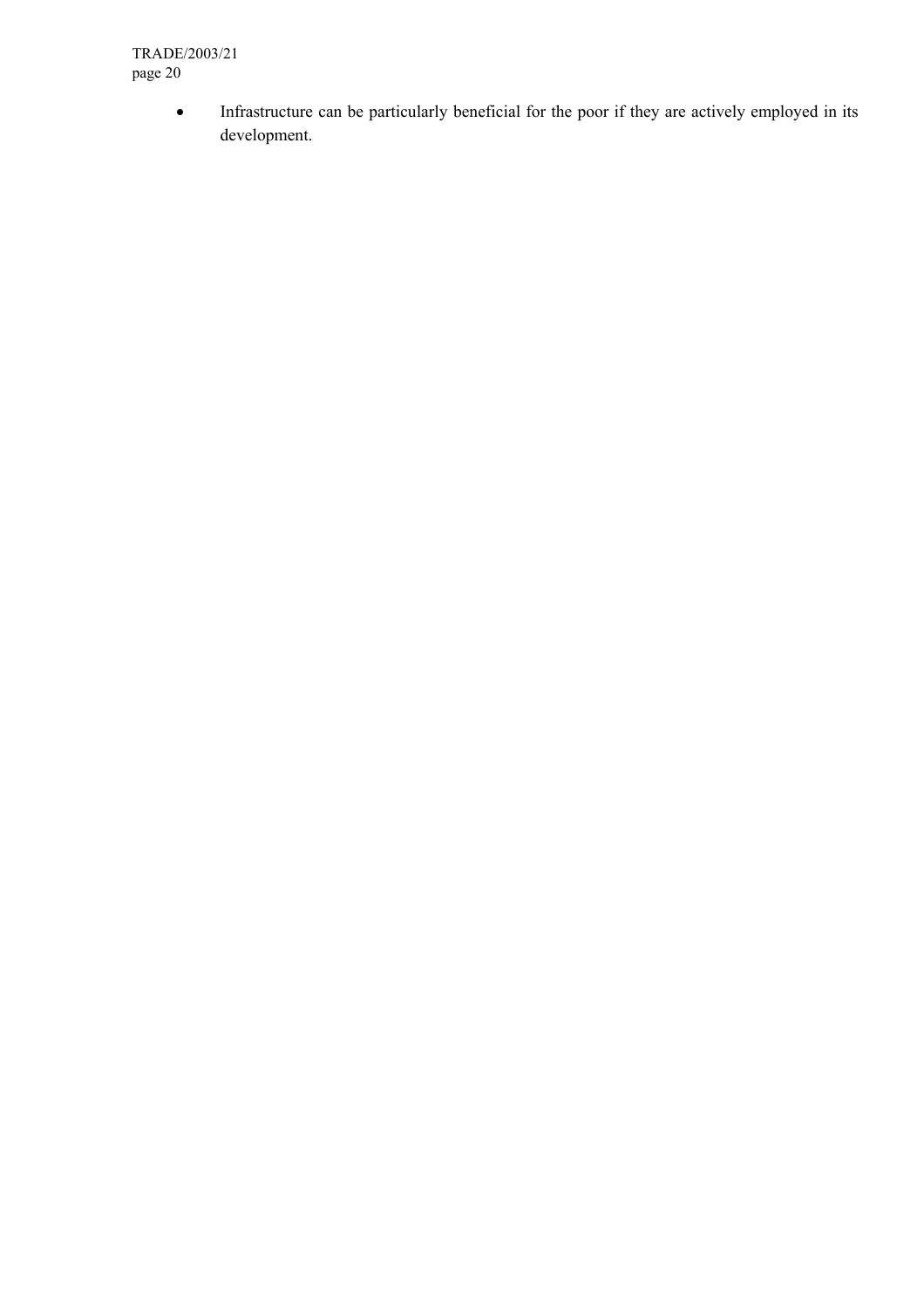#### <span id="page-20-0"></span>**6. REFERENCE LIST**

Amjadi, A. and Yeats, A. (1995), "Have Transport Costs Contributed to the Relative Decline of Sub-Saharan African Exports?", *World Bank Working Paper Series No.1559*.

APEC, (1996), *1996 Report to Economic Leaders*, APEC Business Advisory Council.

APEC, (2000), *Cutting Through Red Tape: New Directions for APEC's Trade Facilitation Agenda*,

APEC, (2001), *Paperless Trading: Benefits to APEC*,

Barro, R. and Sala-i-Martin, X., (1995), *Economic Growth*, McGraw-Hill.

Bennathan, E. (1989), "Deregulation of Shipping: What is to be Learned from Chile?", *World Bank Discussion Paper No.67*.

Biggs, T., Nasir, J. and Fisman, R. (1999), "Structure and Performance of Manufacturing in Mozambique", *RPED Paper No.107*.

Booth, D., Lugngira, F., Masanja, P., Mvungi, A., Mwaipopo, R., Mwami, J. and Redmayne, A., (1993), *Social, Economic and Cultural Change in Contemporary Tanzania: A People Orientated Focus*, Swedish International Development Authority.

Bruno, M., Ravallion, M. and Squire, L. (1996), "Equity and Growth in Developing Countries: Old and New Perspectives on the Policy Issues", *World Bank Policy Research Working Paper No.1563*.

Bussolo, M., (2001), *How Many Forms Do I Have to Fill To Export My Coffee? The Role of Transaction Costs in Explaining Economic Performance in Latin America?*, OECD Development Centre, Paris.

Cerrex, (2002), *Non-Tariff Barriers to Exports From Southern Africa*, DFID Regional Trade Support Programme - Scoping and Design Study No. 4.

Chen, S. and Ravallion, M. (1996), "Data in Transition: Assessing Rural Living Standards in Southern China", *China Economic Review 7*, pp.23-56.

Cudmore, E. and Whalley, J. (2002), "Border Delays and Trade Liberalisation", *Economic Policy Research Institute Working Paper No.2002-6*.

Delgado, C., Hopkins, J., Kelly, V., Hazell, P, McKenna, A., Gruhn, P., Hojjati, B., Sil, J. and Courbois, C., (1998), *Agricultural Growth Linkages in Sub-Saharan Africa*, IFPRI Research Report 107, Washington.

Demery, L. and Squire, L. (1996), "Macroeconomic Adjustment and Poverty in Africa", *The World Bank Economic Review 11*, pp.39-59.

Dollar, D. (1992), "Outward-Orientated Developing Economies Really Do Grow More Rapidly: Evidence from 95 LDCs, 1976-1985", *Economic Development and Cultural Change*, pp.523-544.

Dollar, D. and Kraay, A. (2001), "Growth is Good for the Poor", *World Bank Policy Research Working Paper No.2587*.

Edwards, S. (1998), "Openness, Productivity and Growth: What Do We Really Know?", *Economic Journal 108*, pp.383-398.

Ernst and Whinney (1987), "The Cost of 'Non-Europe': Border related controls and administrative formalities," *Research on the Cost of 'Non-Europe' - Basic Findings, Vol.1,* Commission of the European Communities , 7-40

ETPAD, (1998), *Trade Facilitation Measures in Processed Food Trade*, Economic and Trade Policy Analysis Directorate - Policy Branch.

Feenstra, R. and Hanson, G. (1995), "Foreign Investment Outsourcing and Relative Wages," in Feenstra, R., Grossman, G. and Irwin, D. (eds.), *Economy of Trade Policy: Essays in Honour of Jagdish Bhagwati,* MIT Press

Fidler, S. (2001), "Shipping Cartels more Damaging than Tariffs", *Business Day 2 March 2001*.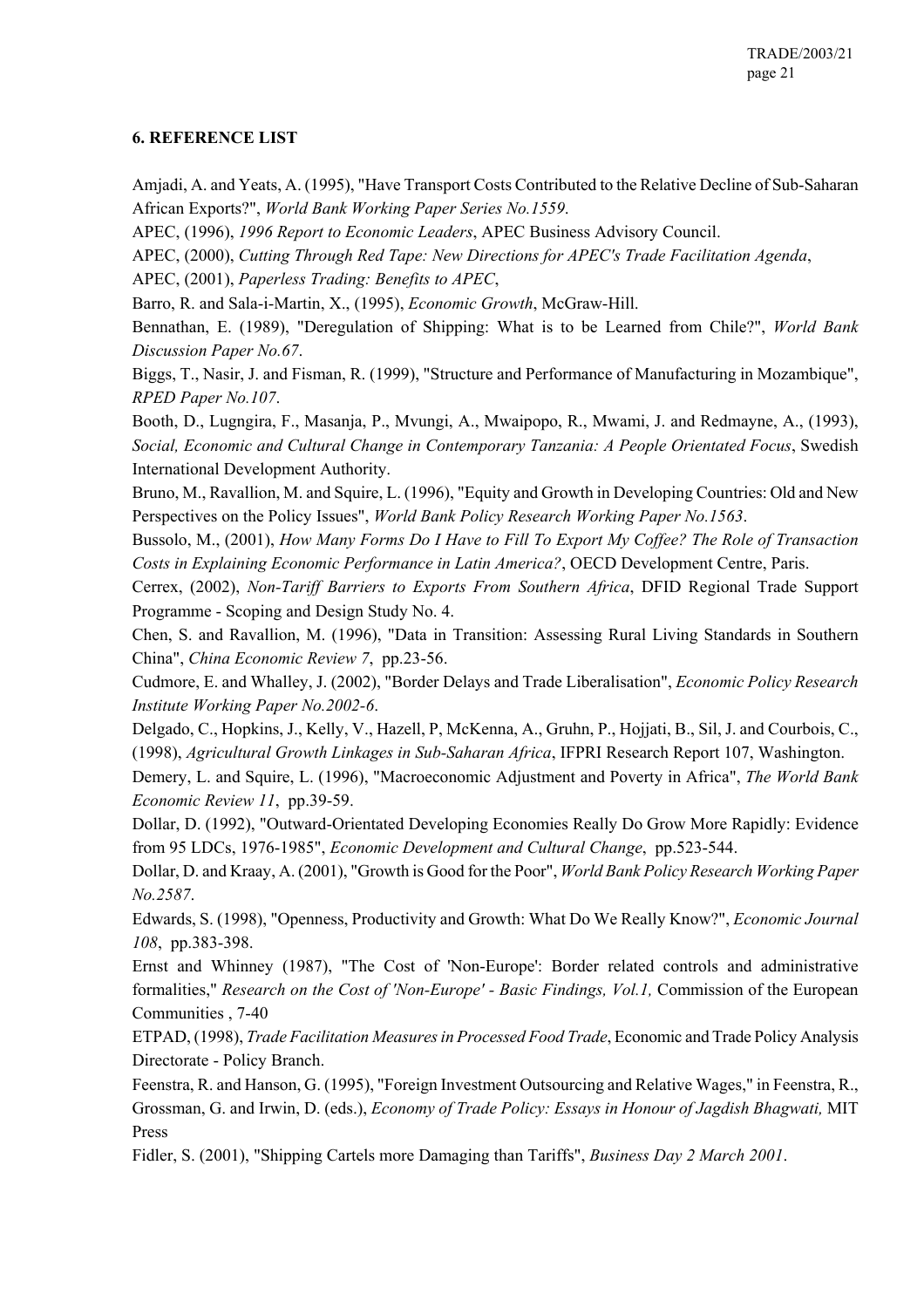TRADE/2003/21 page 22

Financial Times. (2003), "High Ideals and Murky Realities", *Financial Times*, *Monday January 27, 2003*. Fink, C., Mattoo, A. and Neagu, I. (2002), "Trade in International Maritime Services: How Much Does Policy Matter?", *World Bank Policy Research Paper No.2522*.

Francois, J. and Wooton, I. (2001), "Trade in International Transport Services: The Role of Competition", *Review of International Economics, 9(2), pp.249-261*.

Gisselquist, D. and Harun-ar-Rashid, (1998), *Agricultural Inputs Trade in Bangladesh: Regulations, Reforms and Impacts*, World Bank.

Greenaway, D., Morgan, W. and Wright, P. (1998), "Trade Reform, Adjustment and Growth: What Doesthe Evidence Tell Us?", *Economic Journal 108*, pp.1547-1561.

Grossman, G. and Helpman, E., (1991), *Innovation and Growth in the Global Economy*, MIT Press.

Guasch, L. and Spiller, P. (1999), "Managing the Regulatory Process: Design, Concepts, Issues and the Latin America and the Caribbean Story", *Latin American and Caribbean Studies (The World Bank)*.

Hare, P. (2001), "Trade Policy During the Transition: Lessons from the 1990s", *The World Economy 24(4)*. Harrison, A. (1996), "Openness and Growth: A Time-Series, Cross-Country Analysis for Developing Countries", *Journal of Development Economics 48*, pp.419-447.

Harrison, A. and Hanson, G., (1999), *Who Gains From Trade Reform? Some Remaining Puzzles*, National Bureau of Economic Research.

Henderson, V., Shalizi, Z. and Venables, A. (2001), "Geography and Development", *Journal of Economic Geography*, *1, pp. 81-106*.

IECC, (1996), *Implementation of ECE/FAL Recommendations [063] - Methodology for Estimating Costs and Benefits of Trade Facilitation*, International Express Carriers' Conference, (TRADE/WP.4/R.1260), contribution to the UNECE meeting (17 June 1996).

Krugman, P., (1998), *The Accidental Theorist*, Norton: New York.

Lamont, J. (2002), "African Trade Clogs up Dockside", *Business Day 21 January 2002*.

Larson, D. (2000), "Crop Markets and Household Participation", *World Bank*.

Lawson, C. and Meyenn, N. (2000), "Bringing Cellular Phone Services to Rural Areas", *Viewpoint, Note 204, The World Bank*.

Limao, N. and Venables, A., (2000), *Infrastructure, Geographical Disadvantage and Transport Costs*, World Bank Research Paper.

McCulloch, N., Winters, A. and Cirera, X., (2002), *Trade Libralisation and Poverty: A Handbook*, Centre for Economic Policy and Research.

Mellor, J. and Gavian, S., (1999), *The Determinants of Employment Growth in Egypt - The Dominant Role of Agriculture and the Rural Small Scale Sector*, Abt Associates.

Messerlin, P. and Zarrouk, J., (1999), *Trade Facilitation: Technical Regulations and Customs Procedures*, September 1999 for the WTO/World Bank Conference on Developing Countries in a Millennium Round.

Mikuriya, K., (2001), *Overview of Technical Assistance Activities by Japan's Customs*, presentation note for the WTO Workshop on Technical Assistance and Capacity Building in Trade Facilitation (Geneva, 10-11 May 2001).

Obstfeld, M. and Rogoff, K., (1996), *Foundations of International Macroeconomics*, MIT Press.

OECD, (2001), *Business Benefits of Trade Facilitation*, Working Party of the Trade Committee, TD/TC/WP(2001)21/FINAL.

Otsuki, T., Wilson, J. and Sewadeh, M. (2001), "A Race to the Top? A Case Study of Food Safety Standards and African Exports", *World Bank Working Paper 2563*.

Oxfam-IDS, (1999), *Liberalisation and Poverty*, Report to DFID, August 1999.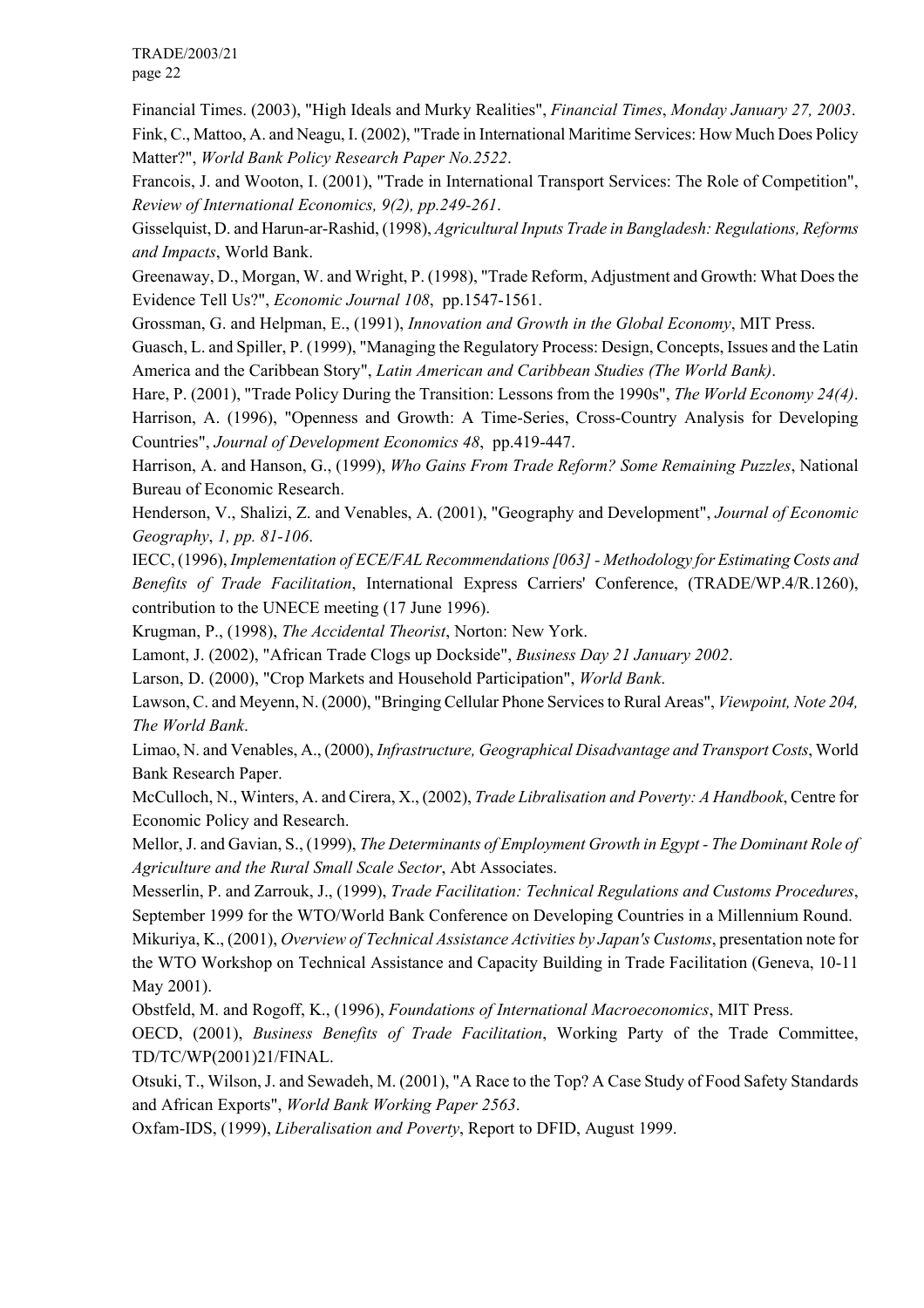Rodriguez, F. and Rodrik, D. (1999), "Trade Policy and Economic Growth: A Skeptic's Guide to the Cross-Country Evidence", *Centre for Economic Policy Research, Discussion Paper Series, No.2143*.

Rodrik, D. (1999), "Investment Strategies," in Rodrik, D. (eds.), *The New Global Economy and Developing Countries: Making Openness Work,* Overseas Development Council

Romer, P. (1992), "Two Strategies for Economic Development: Using Ideas and Producing Ideas," *World Bank Annual Conference on Economic Development,* World Bank

Romer, P. (1994), "New Goods, Old Theory and the Welfare Cost of Trade Restrictions", *Journal of Development Economics 43*, pp.5-38.

Sachs, J. and Warner, A. (1995), "Economic Reform and the Process of Global Integration", *Brookings Papers on Economic Activity 1*, pp.1-95.

Samuelson, P. (1954), "The Transfer Problem and Transport Costs, II: Analysis of Effects of Trade Impediments", *Economic Journal*, *64, (June), pp. 264-289*.

SITPRO, (1991), *Exporters' Problems with Commercial Letters of Credit*, UK Simpler Trade Procedures Board.

Staples, B. (2002), "Trade Facilitation: Improving the Invisible Infrastructure," in Hoekman, B., Mattoo, A. and English, P. (eds.), *Development, Trade and the WTO: A Handbook,* World Bank

Stryker, J. (1997), "Impact of Outward-Looking Market-Orientated Policy Reform on Economic Growth and Poverty", *Consulting Assistance on Economic Reform II, Discussion Paper No.6, June*.

Thai media, (2001), *Thai no Jimoto Shinbun wo Yomu*, (in Japanese: Reading Thai Newspaper) on 7 March 2001, posted on internet [\(http://member.nifty.ne.jp/jean/Papers/Old/210301-10.html\).](http://member.nifty.ne.jp/jean/Papers/Old/210301-10.html))

Timmer, P., (1997), *How Well Do the Poor Connect to the Growth Process?*, CAER Discussion Paper 17, Harvard Institute for International Development.

UNCTAD, (1996), *UNCTAD TD/B/COM.3/3, 22*, November 1996.

UNCTAD, (2001), *Review of Maritime Transport, 2001*, United Nations Conference on Trade and Development: Geneva [http://www.unctad.org/en/docs/rmt01sum.en.pdf.](http://www.unctad.org/en/docs/rmt01sum.en.pdf)

UNECE, (1999), *Recommendation on Preshipment Inspection*, Recommendation No. 27 adopted by the United Nations Centre for the Facilitation of Procedures and Practices for Administration, Commerce and Transport, Geneva [now known as the United Nations Centre for Trade Facilitation and Electronic Business (UN/CEFACT)].

UNECE, (2002a), *Trade Facilitation in a Global Environment*, United Nations Economic Commission for Europe (TRADE/2002/21).

UNECE, (2002b), *Landlocked Countries: Opportunities, Challenges, Recommendations, Committee for Trade, Industry and Enterprise Development (UNECE)*, Background Paper for the International Forum on Trade Facilitation, 29-30 May 2002. (TRADE/2002/23 and TRADE/2002/23/Corr.1).

USAID, (2002), *Mainstreaming Trade: A Poverty Reduction Strategy for Mozambique*, Nathan Associates. USAID, (2003), *Export Success in Costa Rica and Mauritius*, Report for USAID, Washington: Nathan Associates.

Wade, R., (1990), *Governing the Market: Economic Theory and the Role of Government in East Asian Liberalisation*, Princeton University Press.

Wafa, M., (2001), *Implementation of the ASYCUDA System in Jordan as a Means of Facilitating Trade*, presentation at the WTO workshop on technical assistance and capacity building in trade facilitation, WTO Secretariat, 10-11 May 2001.

Wilson, J., Mann, C., Woo, Y., Assanie, N. and Chio, I., (2002), *Trade Facilitation: A Development Perpective in the Asia Pacific Region*, Asia Pacific Economic Forum, October 2002.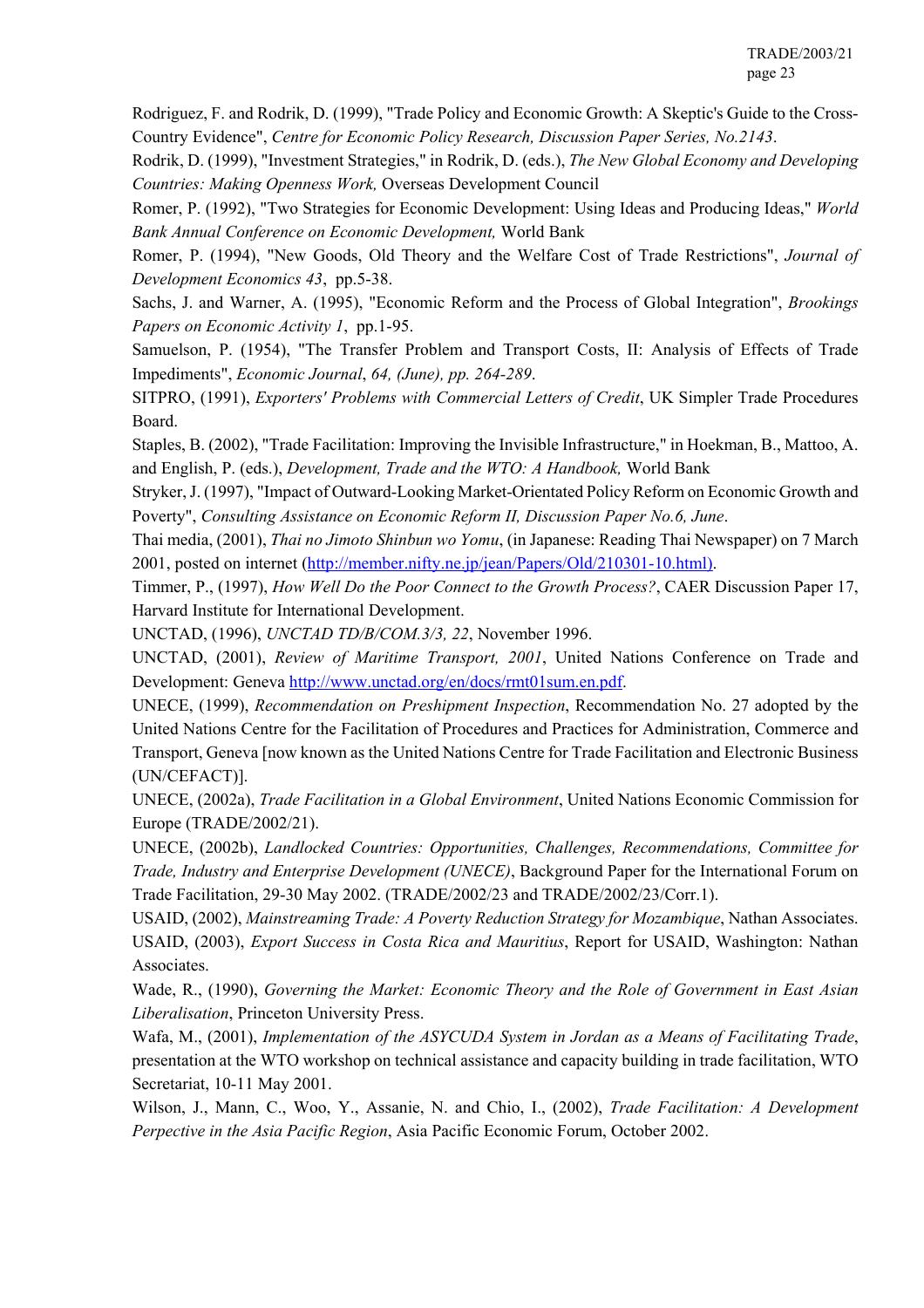TRADE/2003/21 page 24

World Bank, (1995), *Improving African Transport Corridors*, in Precis number 84, World Bank Operations Evaluation Department.

World Bank, (2001a), *Mozambique: Country Economic Memorandum*, February 7, 2001.

World Bank, (2001b), *Madagascar: Increasing Integration into World Markets as a Poverty Reduction Strategy*, November 16, 2001.

WTO, (1998), *WTO Trade Facilitation Symposium - Report by the Secretariat*, March.

WTO, (2001), *Trade Facilitation Experiences Paper by Costa Rica*, G/C/W/265, 17 May, 2001.

\* \* \* \* \* \* \*